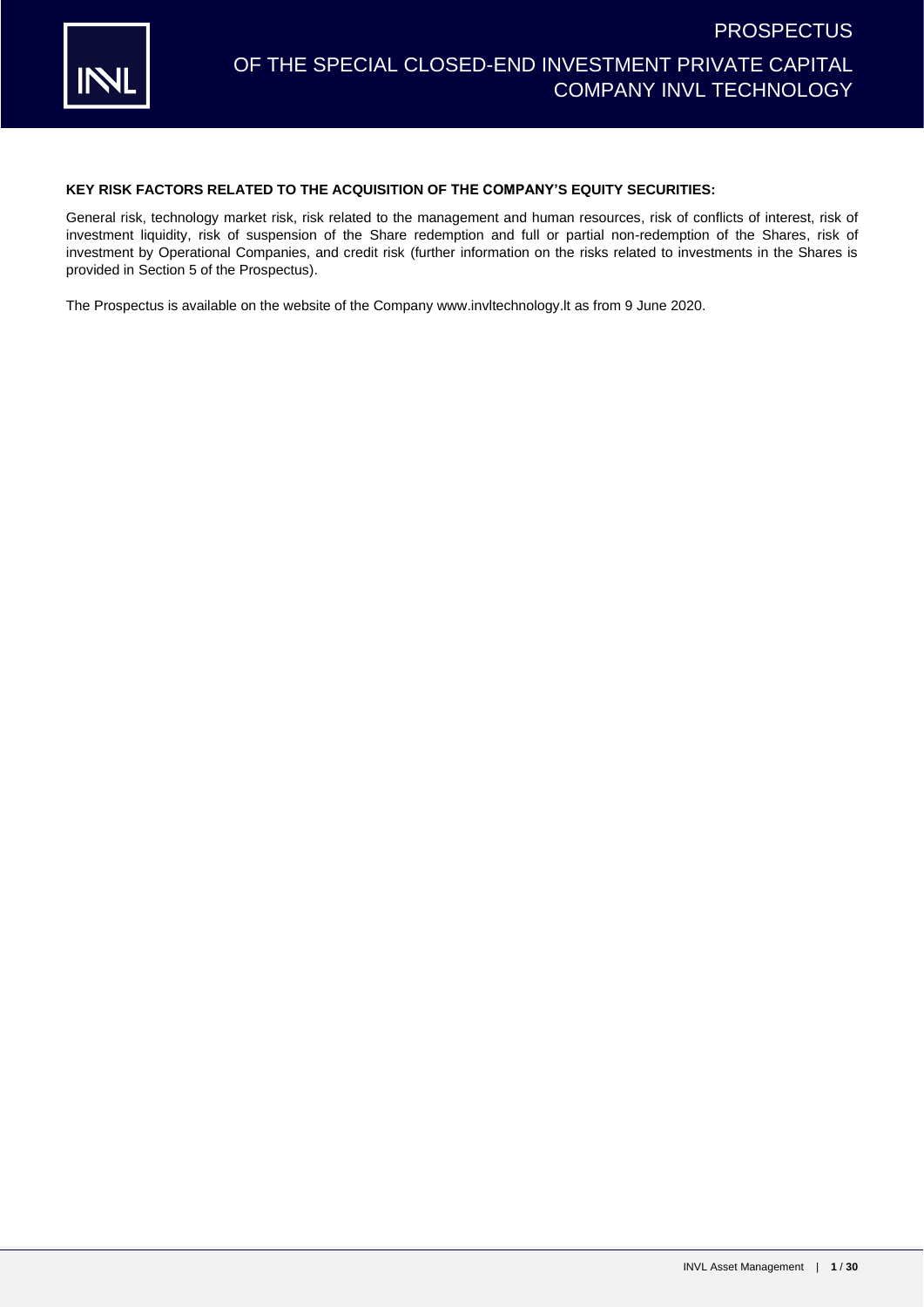

### I. GENERAL INFORMATION ON THE COLLECTIVE INVESTMENT UNDERTAKING

### **1. MAIN INFORMATION AND WARNINGS**

This Prospectus has been prepared in accordance with the Law on Collective Investment Undertakings of the Republic of Lithuania and the Law on Managers of Alternative Collective Investment Undertakings of the Republic of Lithuania as well as the Rules for the Contents and Submission of the Prospectus and Key (Investor) Information Document of the Collective Investment Undertaking approved by Resolution No. 03-150 of 12 July 2012 of the Bank of Lithuania.

UAB INVL Asset Management, which assumed management of the Company and is its Management Company, shall be responsible for the correctness of the contents of the Prospectus. Where necessary, the contents of the Prospectus may be amended or supplemented, and notification thereof shall be provided under the procedure and the terms laid down in the applicable legislation.

This Prospectus shall not constitute an offer to buy or sell the Company's equity securities. While considering and/or evaluating the acquisition, ownership or transfer of the Company's equity securities, investors should consult their selected lawyer or provider of investment and financial services regarding the legal, tax and other consequences of the acquisition of the Company's equity securities.

The Company's equity securities are traded in on the secondary market. Decisions to acquire, hold or transfer the Company's equity securities should be made on the basis of the information provided in this Prospectus, the Company's incorporation documents and in the Key (Investor) Information Document. The information provided in the Prospectus should be interpreted as conforming to the actual circumstances as of the Prospectus announcement date. Neither the submission of this Prospectus nor the acquisition of the Company's equity securities on the secondary market or the redemption of the Company's own shares under any circumstances serve as the basis for assuming that no changes (financial or other) have taken place in the Company's activities since the Prospectus announcement date.

The Prospectus contains forward-looking statements that are based on the opinion, expectations and forecasts of the Management Company concerning future events and financial trends that might influence the Company's activities. Forwardlooking statements include and/or may include information on the possible or expected results of the Company's activities, investment strategy, contractual relations, borrowing plans, investment terms and conditions, future regulatory impact, and other information. Forward-looking statements are based on the information available as of the Prospectus announcement date. The Management Company shall not be obliged to specify or modify such statements, except as required by applicable legislation.

By acquiring the Shares, the investor confirms that he is aware of and agrees that the Shares held by him would be mandatorily redeemed in the cases and under the procedure laid down in the Articles of Association and/or the Prospectus.

Any disputes, controversies or claims arising in connection with the Company's equity securities or the information provided in this Prospectus shall be resolved at the competent court of the Republic of Lithuania, in accordance with the legislation of the Republic of Lithuania.

#### DEFINITIONS

All definitions used in this Prospectus shall be interpreted as they are defined in the Company's incorporation document (the Articles of Association) which are enclosed hereto as an Annex to the Prospectus.

| 2.1.   | Name                                                              | Special closed-end private capital investment company INVL Technology.                                                                                                                                                                                                                                                                |
|--------|-------------------------------------------------------------------|---------------------------------------------------------------------------------------------------------------------------------------------------------------------------------------------------------------------------------------------------------------------------------------------------------------------------------------|
| 2.2.   | Legal form of activities, type,<br>subfunds                       | Special closed-end investment company.                                                                                                                                                                                                                                                                                                |
| 2.3.1  | the<br>date<br>0f<br>Commencement<br>Company's activities         | The date of issue of the licence (the permission to approve the Company's<br>incorporation documents and to select the depository) of the closed-end<br>investment company is 14 July 2016.                                                                                                                                           |
| 2.3.2. | Term of the Company's activities                                  | The Company will operate for 10 years after the date of the permission of the<br>Supervisory Authority to approve the Company's incorporation documents<br>and of to select the depository for the first time (i.e. 14 July 2016). The<br>duration of the Company's activities may be extended for a period not<br>exceeding 2 years. |
| 2.4.   | Name of the Management Company<br>Registered address<br>Telephone | UAB INVL Asset Management<br>Gynėju St. 14, LT-01109 Vilnius                                                                                                                                                                                                                                                                          |

#### <span id="page-1-0"></span>**2. MAIN DATA ON THE COLLECTIVE INVESTMENT UNDERTAKING**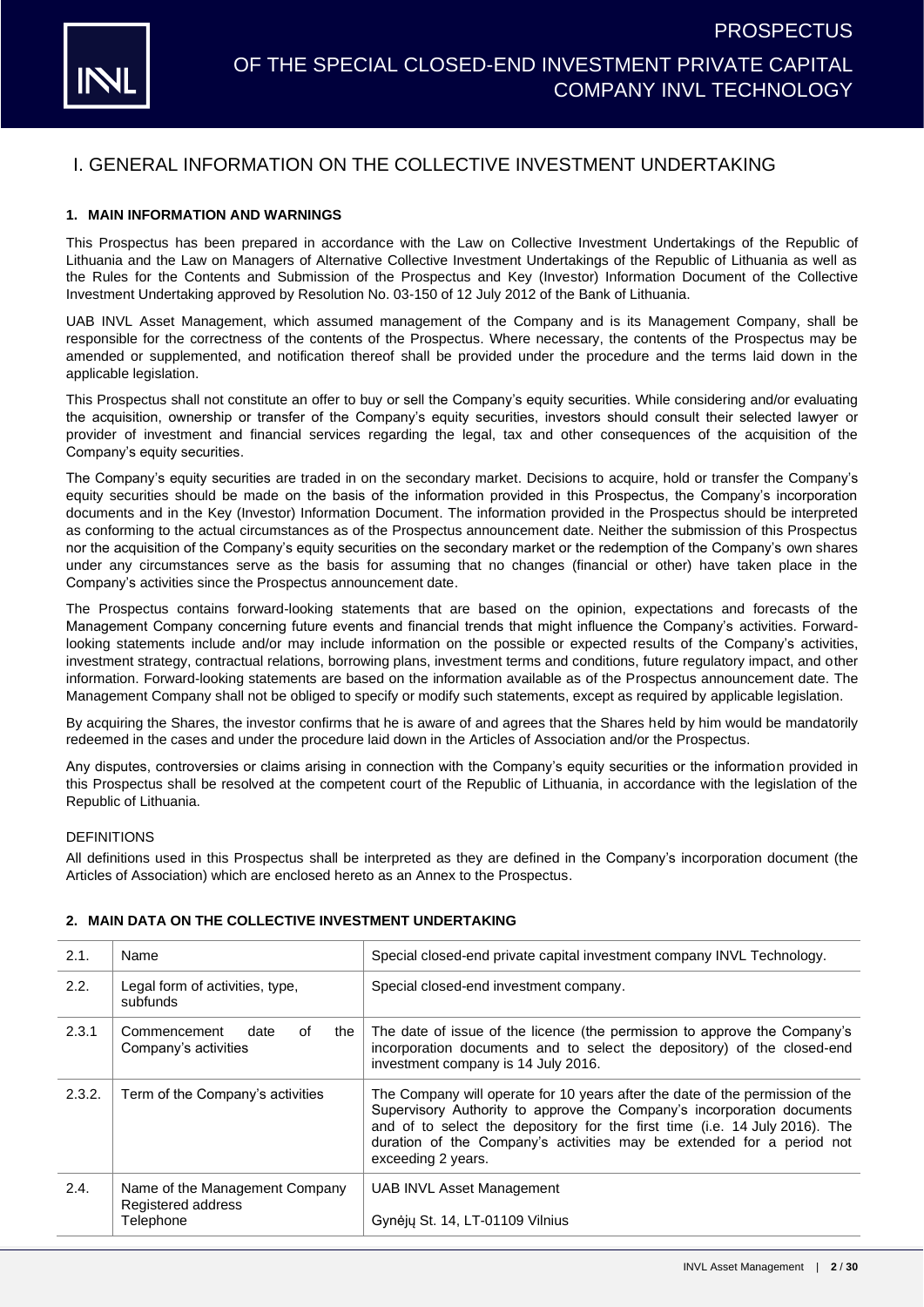

**PROSPECTUS** 

|  | Fax<br>E-mail<br>Website | +370 700 55 959<br>+370 5 279 0602<br>info@invl.com<br>www.invl.com |
|--|--------------------------|---------------------------------------------------------------------|
|--|--------------------------|---------------------------------------------------------------------|

#### **3. BRIEF DESCRIPTION OF THE INVESTMENT STRATEGY**

The purpose of the Company is to accumulate and invest the Shareholders' funds in order to rationalize the structure of the investment portfolio (including the improvement of the management of Operational Companies, promotion of mutual cooperation between Operational Companies, etc.), to carry out the activity of investment and reinvestment in Operational Companies, and to supervise the economic and financial activities of the controlled companies.

Through investment diversification and risk management the Management Company seeks to reduce the risk and prevent potential reduction in the value of investments and create value by selecting investment objects and relying on the experience of other market participants.

The aim of the Company shall be to earn a return for the benefit of the Shareholders from investments into Operational Companies which are registered or carry out their activities in the European Union (European Economic Area) Member States, in the Organisation for Economic Cooperation and Development (OECD) member countries and Israel. For the sake of clarity, Operational Companies may control and/or acquire companies in other countries than those specified herein; however, this shall not be deemed as the Activities of the Operational Company carried out outside the countries referred to herein.

The Company shall contribute to the development and creation of the value of Operational Companies, i.e. it will seek the development of the activities of such companies, more effective management and distribution of available resources as well as optimal business processes of such companies allowing to expect successful development, increase in the market share, increase in profitability and other factors encompassing the long-term activities of these companies, and the implementation of their objectives. The assets of the Company shall be invested in Operational Companies for a definite period of time in order to sell their securities at a profit (due to the increase in the value of the companies) during the period of the Company's activities. The Management Company may adopt a decision to invest the Company's funds into the Operational Companies being controlled for the additional 2 years after the expiration of the Investment Period.

With a view to increase a return on investment and ensure the supervision of investments, it shall be sought to participate in the management of Operational Companies as a member of an advisory body or the Company's management body or in an y other form depending on the specifics of the business operations and geography of a particular company. Moreover, professionals with an impeccable reputation shall be also delegated into the management bodies of Operational Companies in order to ensure the implementation of strategic objectives and the use of the potential of Operational Companies.

#### **4. CHARACTERISTICS OF THE INVESTOR WHO IS RECOMMENDED TO ACQUIRE THE SHARES IN THE COLLECTIVE INVESTMENT UNDERTAKING**

The equity securities issued by the Company shall be intended only for investors who are able to tolerate investment-related risk specified in the Articles of Association and in this Prospectus. The Shares should be acquired only by the person who can tolerate a higher-than-average risk. The Shares should be acquired in order to keep them until the expiration of the activities of the Company. Investors should invest in the Shares only in such case if they have accumulated sufficient experience in investing into equity securities issued by public limited liability companies and collective investment undertakings and are able to assume the risk related to the decrease in the value or loss of these investments, i.e. the loss of the partial or whole invested amount is acceptable to them.

### **5. INFORMATION ON WHERE AND HOW ONE CAN GET FAMILIARISED WITG THE PROSPECTUS, THE INCORPORATION DOCUMENTS OF THE COLLECTIVE INVESTMENT UNDERTAKING AND ANNUAL AND SEMI-ANNUAL REPORTS AS WELL AS ON WHERE ONE CAN OBTAIN INFORMATION ON THE COLLECTIVE INVESTMENT UNDERTAKING**

This information shall be publicly announced on the website of the Company at [www.invltechnology.lt.](http://www.invltechnology.lt/) The shareholders shall have the right, upon the written request, to arrive in the registered office of the Management Company and receive paper copies of these documents free of charge.

### **6. STATE TAX POLICY IN RESPECT OF THE COLLECTIVE INVESTMENT UNDERTAKING AND THE STAKEHOLDERS OF THIS UNDERTAKING**

This paragraph of the Prospectus contains only a brief summary of certain tax implications related to the acquisition and transfer of the Shares. It has been prepared in accordance with the legislation applicable as of the Prospectus announcement date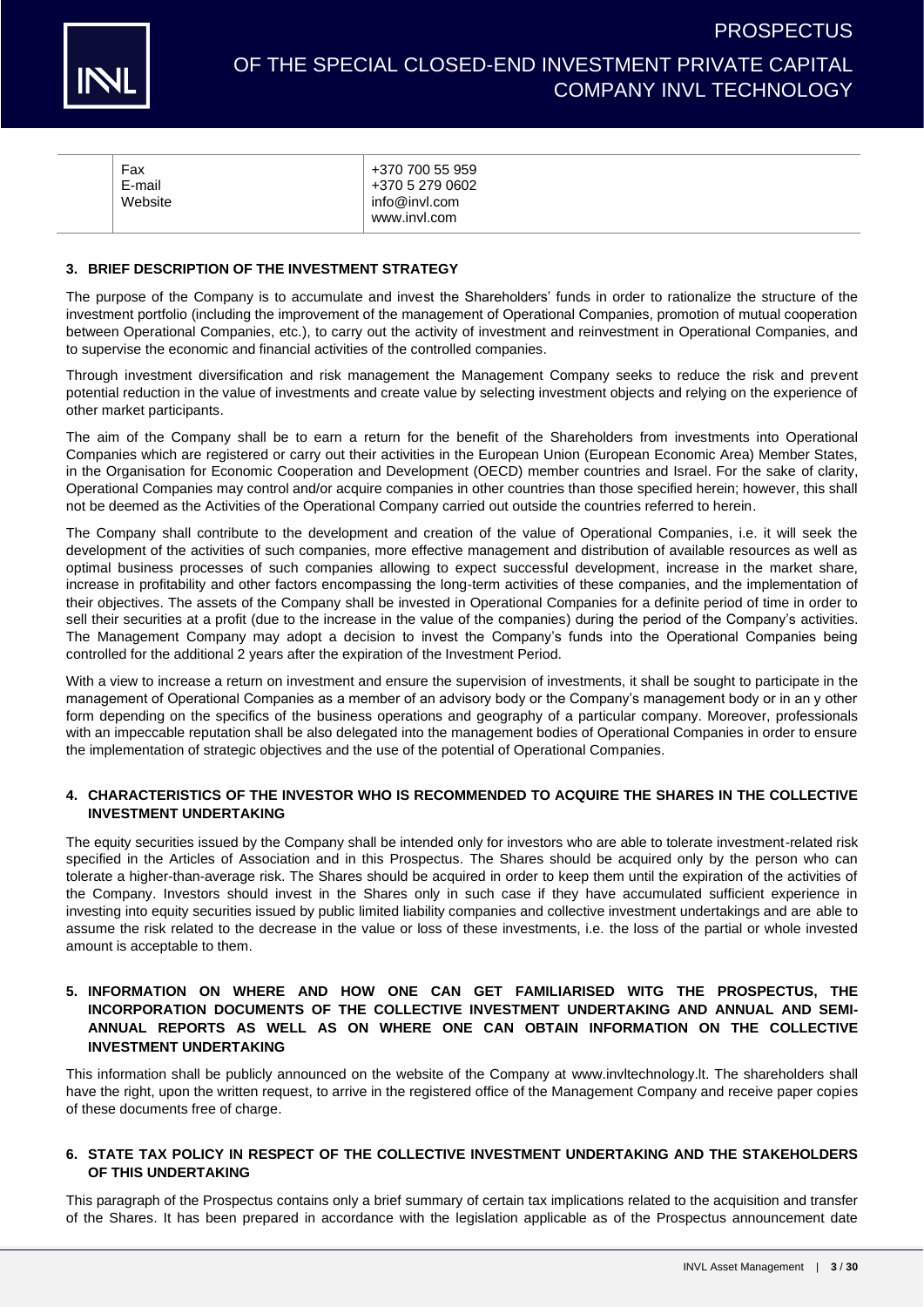



which may be amended, including the amendments which are applicable to the circumstances until the entry into force of such legal acts. This summary does not purport to be a detailed description of all tax implications that would be sufficient to adopt decisions regarding the acquisition, ownership and transfer of the Shares. The shareholders and the persons who consider the possibility of acquiring the Shares should seek advice from tax advisors in order to consider relevant circumstances related to the calculation and payment of taxes.

**Taxation on the Company's activities.** The Company operates in compliance with all requirements of the applicable legislation; therefore, its activities shall be subject to the regular taxation policy established for investment companies. The Company shall not pay any corporate income tax. The rates of other taxes shall be equal to those established in the legislation of the Republic of Lithuania.

**Taxation on dividends.** Legal persons. Income received by Lithuanian and foreign legal persons as dividends from the legal persons registered in the Republic of Lithuania is subject to the corporate income tax at the rate of 15 %. This tax shall not be applicable where the recipient of dividends was or intends to be the owner of at least 10 % of the shares of the legal entity registered in the Republic of Lithuania for 12 consecutive calendar months (including the moment of disbursement of dividends). It is important to note that this exception is not applied if dividends are paid out to the legal persons established in tax haven jurisdictions (as they are defined in the legislation of the Republic of Lithuania). Having regard to the fact that the Company operates as an investment company which has obtained the permission of the Supervisory Authority to approve its incorporation documents and select the depository, the legal persons who received the dividends paid out by it shall not be subject to the corporate income tax. Natural persons. Income received by Lithuanian and foreign natural persons as dividends from the legal persons registered in the Republic of Lithuania is subject to the personal income tax at the rate of 15 % or 20 %, having regard to the particular resident's actual situation in terms of taxes in a particular year. If dividends are received as income by the residents of foreign countries with which the Republic of Lithuania has concluded a treaty for avoidance of double taxation, the residents and such treaty shall restrict the right of the Republic of Lithuania to impose taxation on dividends – the provisions of such treaty shall apply. When paying dividends to a natural person, the legal person registered in the Republic of Lithuania shall have the duty to calculate and pay the tax.

**Taxation on capital gains**. Legal persons. Capital gains received from investment units, shares or stakes of collective investment undertakings (including the Company) shall not be subject to the tax. Capital gains from the sale in the Republic of Lithuania of the shares of the legal persons registered in the Republic of Lithuania shall not be subject to the tax. Natural persons. Capital gains received by the Lithuanian residents from the sale of the shares shall be subject to the personal income tax at the rate of 15 %. However, if the amount of such gains is below EUR 500 within a single calendar year, the tax shall not be applied. This exemption shall not be applicable if the shares are transferred by the Lithuanian resident to the issuing company. The payable personal income tax shall be calculated and paid by 1 May of each calendar year for the previous full calendar year. Capital gains received by foreign natural persons from the sale in the Republic of Lithuania of the shares of the legal persons registered in the Republic of Lithuania shall not be subject to the tax.

**Taxation on gifts and inheritance**. If the Shares are given to a natural person as a gift, such acquisition would be subject to the personal income tax at the rate of 15 %. The tax shall not be applicable where the Shares are given as a gift by the beneficiary's spouse, children (adopted children), parents (adoptive parents), brothers, sisters, grandchildren, grandgrandchildren, or gran-grandparents, or where the shares are given by a non-Lithuanian resident. Furthermore, donation income shall not be subject to taxation unless their value exceeds EUR 2,500 per calendar year. In the case of inheritance where the value of the Shares is below EUR 150,000, the 5 % inheritance tax shall be applicable, and if the value of the Shares exceeds this amount, the 10 % inheritance tax shall be imposed. The property shall be exempt from the tax where the property is inherited by a surviving spouse, parents (adoptive parents), children (adopted children), grandparents, grandchildren, brothers, sisters, guardians (foster parents), wards (foster children), or where it is inherited by foreign residents, or the value of the inherited property (the Shares) does not exceed EUR 3,000.

**Value-added tax**. In Lithuania, the acquisition or transfer of the Shares is not subject to value-added tax.

### **7. STAKEHOLDER'S RIGHTS.**

The Shareholders shall have the following property rights:

- 7.1. to receive a share of the Company's profit (dividend) if the General Meeting of Shareholders decides to distribute it to the Shareholders during the term of the Company's activities;
- 7.2. to sell or otherwise transfer all or some of their Shares to the ownership of other persons on the secondary market or to the Company when it carries out the redemption of the Shares;
- 7.3. under the procedure laid down in the legislation of the Republic of Lithuania and in the Articles of Association, to receive a part of the Company's funds disbursable in case of winding up the Company (i.e. liquidation of the Company);
- 7.4. other property rights provided for in the legal acts and in the Articles of Association of the Company.

The Shares shall confer to the Shareholders the following non-property rights: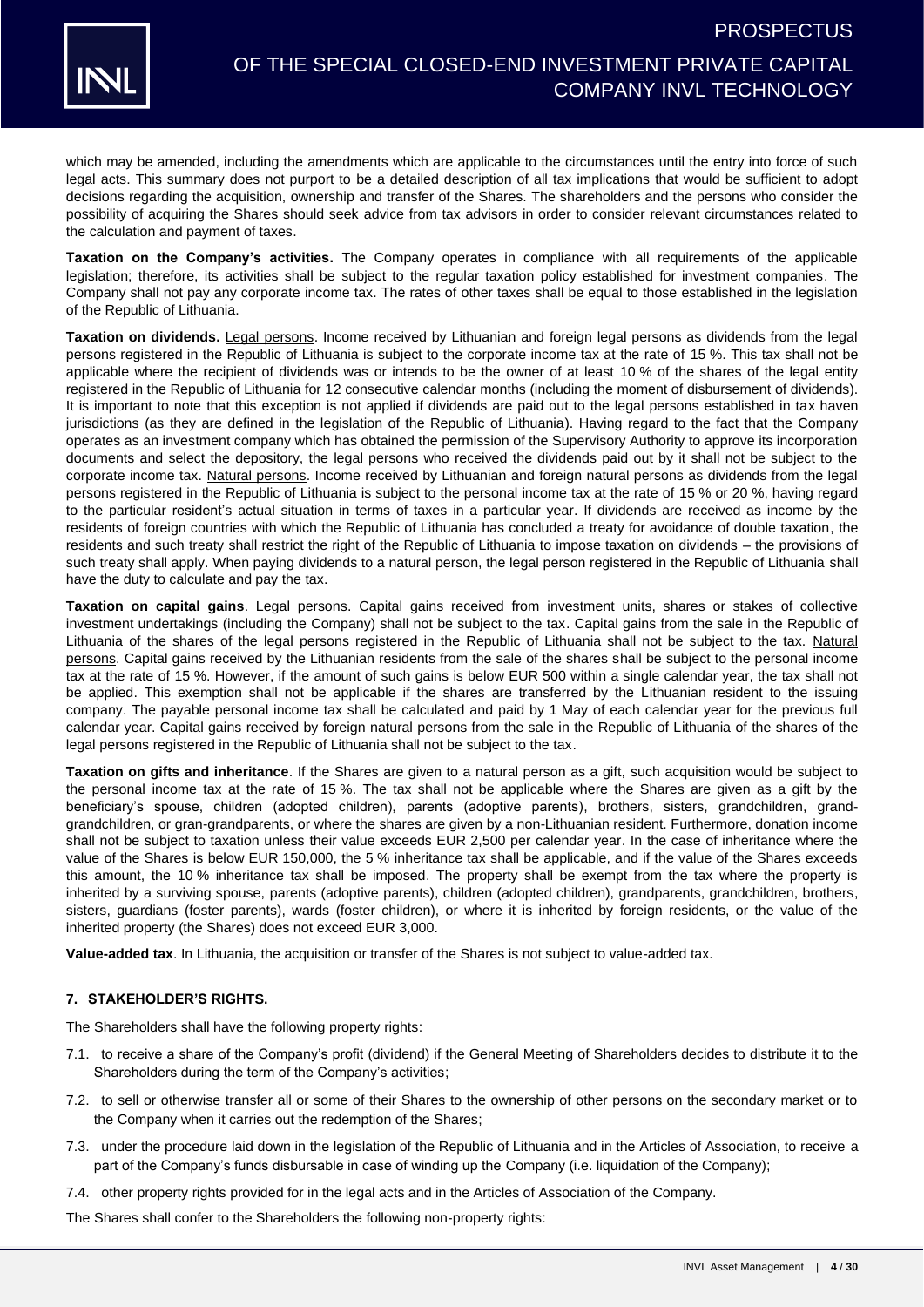- 7.5. to participate in General Meetings;
- 7.6. to vote in General Meetings according to the rights conferred by the Shares. One Share shall give one vote at the General Meeting;
- 7.7. to obtain information about the Company under the procedure established by the legislation of the Republic of Lithuania;
- 7.8. to give questions to the Management Company in advance, related to issues on the agenda of General Meetings;
- 7.9. other non-property rights provided for in the legislation and in the Articles of Association.

### II.DATA ON THE CAPITAL AND DISTRIBUTION OF INCOME AND EXPENSES

#### **8. EQUITY**

8.1. The number of the Shares issued by the Company is 12,175,321 units, and the authorised capital of the Company amounts to EUR 3,530,843.09. The Company issues ordinary registered Shares. The Shares are intangible. They are recorded by making entries in the Shareholders' personal securities accounts. These accounts are managed under the procedure laid down in the legal acts regulating the financial instruments market. The par value per Share is EUR 0.29. The par value of all the Shares is the same. The value of the Shares varies according to the Net Asset Value.

 $8.2. -$ 

### **9. SPECIFICATION OF THE PROPERTY VALUATION PROCEDURE; SPECIFICATION OF THE DETERMINATION (CALCULATION) RULES; PROCEDURE FOR CALCULATION OF THE VALUE PER INVESTMENT UNIT OR SHARE.**

The Company maintains its financial books and records and prepares financial statements in compliance with the IAS, the Law on Accounting of the Republic of Lithuania, the Law on Collective Investment Undertakings of the Republic of Lithuania, the legal acts adopted by the Board of the Bank of Lithuania defining the keeping of financial accounting and preparation of statements as well as other legal acts regulating financial accounting and statements. The currency in which the Net Asset Value is calculated shall be the euro. The Net Asset Value shall be calculated by subtracting the liabilities from the Company's assets, including the Management Fee liabilities and the Performance Fee liabilities.

The Company's assets and liabilities shall be stated at a fair value, except for the cases established in the IAS. Fair value shall be the value at which the assets would be sold or the liability would be transferred in an orderly transaction between the market participants as of the measurement date. The calculations of the Net Asset Value shall be performed at least once per year on the basis of an independent business valuator who has the right to engage in such activities at the values determined by Operational Companies (directly or through a SPV). A business valuator shall comply with the qualification, transparency and experience requirements established by the Management Company in the Company's Accounting Policy and Net Asset Value Calculation Rules and the legal acts.

The calculation of the Net Asset Value shall be carried out as of the last day of the quarter of the calendar year and the established value shall be announced:

- 9.1. for the first quarter of the calendar year and the first three quarters of the calendar year no later than within a month after the end of the reporting quarter;
- 9.2. for six months no later than within 2 months after the end of the six-month reporting period;
- 9.3. for a year no later than within 4 months after the end of the reporting year.

### **10. COLLECTIVE INVESTMENT UNDERTAKING'S ANNUAL FINANCIAL STATEMENT PREPARATION AND PROFIT DISTRIBUTION DATES, FINANCIAL YEAR.**

The Company's financial year shall coincide with the calendar year. Annual financial statements for the previous financial year shall be prepared no later than within four calendar months after the end thereof. The decision on profit distribution can be adopted only by the General Meeting; therefore, the profit distribution dates are not known beforehand.

#### **11. RULES FOR INCOME DISTRIBUTION AND USE.**

Decisions on the Company's income distribution and use shall be made by the Management Company, having regard to the Company's investment strategy. Income shall be used for the covering of the Company's operating expenses, investment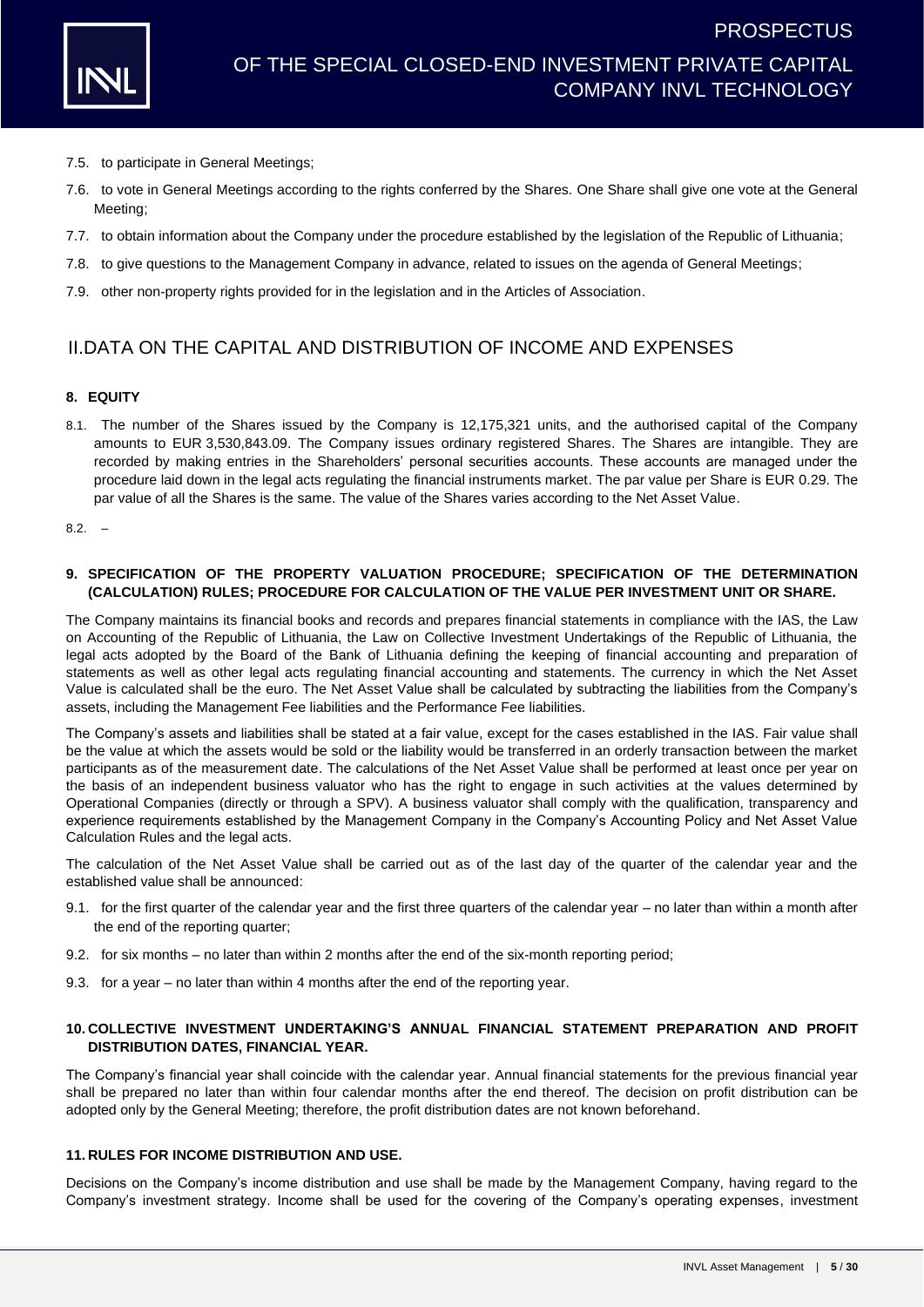

(reinvestment) and disbursement to the investors. No income use targets have been expressed as a percentage. No allocation of new Shares has been foreseen.

#### **12. DIVIDENDS.**

Dividend shall be a share of profit allocated to the Shareholder pro rata to the nominal value of the Shares held by the Shareholder. A decision on the payment of dividends shall be adopted by the General Meeting, having regard to the recommendations provided by the Management Company. Where interim dividends are paid, the set of the Company's financial statements shall be prepared and audited by the auditor no earlier than 30 days prior to the decision to distribute dividends. The Company shall pay out the distributed dividends within one month from the date of the decision of the General Meeting to pay out dividends, except for the cases where the Management Company adopts a decision to postpone the payment of dividends in compliance with the Articles of Association. The Management Company can, by its reasoned decision, postpone the payment of dividends if the payment of dividends:

- 12.1. results in the violation of the requirements for diversification of investments of the Company;
- 12.2. poses a threat to the sustainability of the Company's finances;
- 12.3. poses a risk to the proper fulfilment of the obligations assumed by the Company or poses a risk that the Company is unable to complete the transactions for the acquisition of Operational Companies or of additional investment into Operational Companies (in this case the implementation of the transaction is understood as a process from the commencement of negotiations with the counterparty until the completion (implementation) of the transaction)).

The Management Company shall adopt the respective decision and renew the payment of dividends in order to ensure that dividends are paid to the Shareholders no later than within one month from the moment where the grounds that have determined the suspension of the payment of dividends have disappeared; however, in any case the payment of dividends cannot be postponed for a period exceeding one year after the date of adoption by the General Meeting of the decision to pay out dividends. The dividends payable to the Shareholders shall be transferred into the accounts indicated by the Shareholders or (if the Shareholder's data are not known) into the deposit account, under the procedure laid down by law. The Company shall pay out dividends in Euros. The right to receive dividends shall be vested in persons who were Shareholders of the Company or had the right to dividends on any other lawful grounds at the end of the record day of the General Meeting.

### **13. EXPENSES**

- <span id="page-5-0"></span>13.1. The total amount of expenses covered from the Company's assets and related to the Company's activities shall not exceed 4 per cent of the average annual Net Asset Value. Where the average Net Asset Value of the Company has fell to EUR 2.5 million and below, the total amount of the expenses covered from the Company's assets and related to the activities of the Company shall not exceed EUR 100,000. The Performance Fee and the expenses related to the discounting of the Performance Fee and the Management Fee shall not be included into the specified maximum amount of expenses.
- <span id="page-5-1"></span>13.1.1. The Management Fee is the remuneration paid to the Management Company for management of the Company's assets, which shall be payable for each quarter of a calendar year. During the Investment Period, the Management Fee for the entire quarter of a calendar year shall be equal to 0.625 per cent and, upon its expiration, to 0.5 per cent of the Company's weighted average capitalisation. Its amount shall be calculated as a value according to the following formula:

$$
VM_{ketv} = VSK_{ketv} * A
$$

where:

VMketv – the amount of the Management Fee;

A – the quarterly amount of the Management Fee in percentage terms, used for the calculation of the quarterly Management Fee;

VSKketv – quarterly weighted average capitalisation of the Company calculated according to the formula:

$$
VSK_{ketv} = \frac{T_{ketv}}{Q_{ketv}} * \sum_{i=1}^{n_{ketv}} \frac{Vnt_i}{n_{ketv}}
$$

where: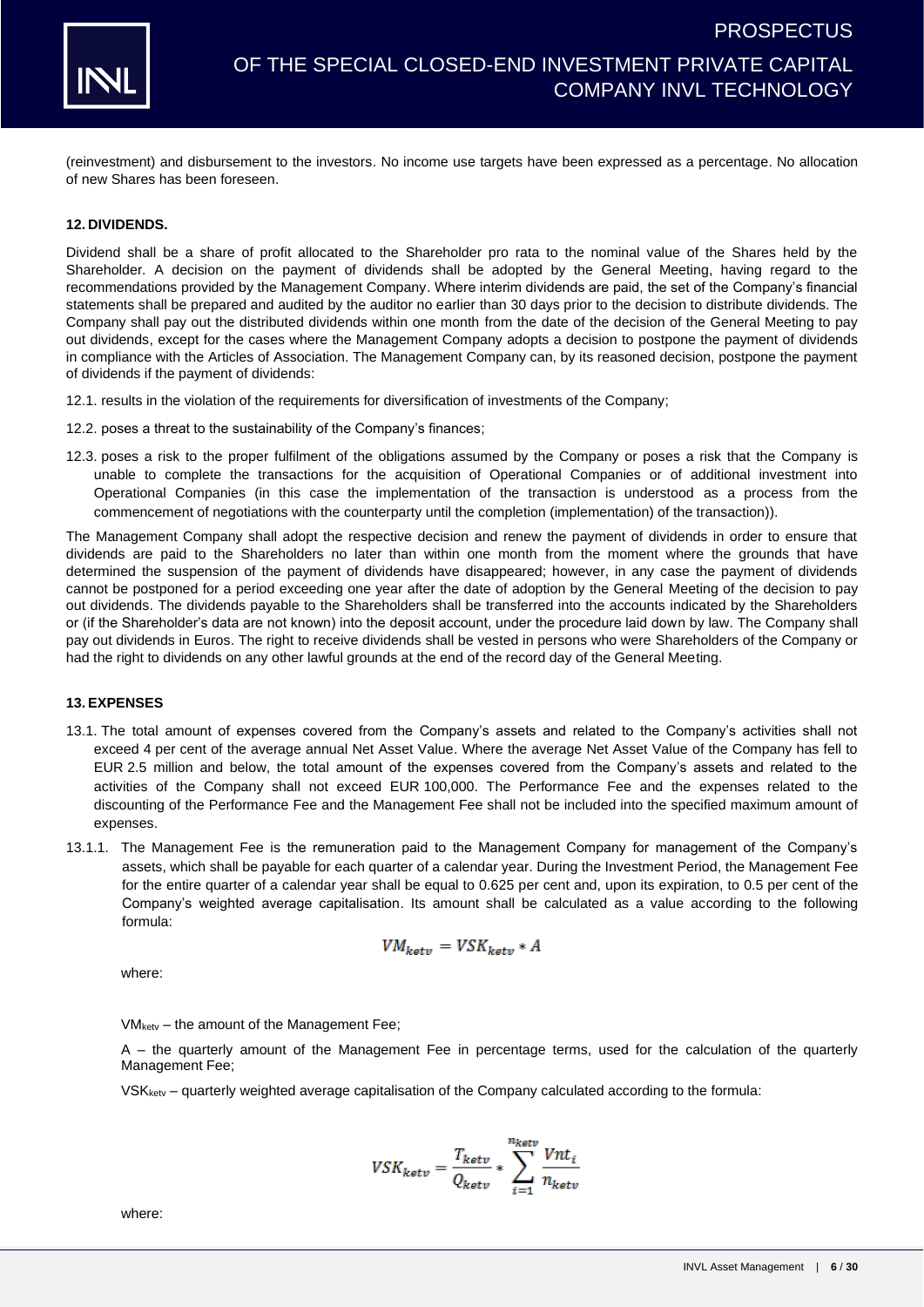

Vnti – the number of Shares of the Company at the end of business day i;

Qketv – the number of Shares transferred on the regulated market during the respective quarter;

nketv – the number of business days per respective quarter, irrespective of the number of trading days (except when the Management Fee is calculated not for a full quarter of a calendar year, in this case the number of business days in a relevant period shall be used for calculation);

 $T_{\text{ketv}}$  – turnover of the Shares during the respective quarter according to the Shares trading data on the regulated market, calculated according to the following formula:

$$
T_{ketv} = \sum_{j=0}^{k} (P_j * Q_j)
$$

where:

k – the number of transactions on the regulated market during the respective quarter;

 $P_i$  – Share price of transaction *j* on the regulated market;

 $Q_i$  – the number of Shares traded in transaction j on the regulated market.

If the Management Fee is calculated only for a part of a calendar quarter of the year, the Management Fee in percentage terms shall be recalculated by dividing it by the number of all business days in the calendar quarter and multiplying by the number of business days in the period for which the Management Fee is calculated. If there was no trading in Shares throughout the entire calendar quarter, the Management Fee for a quarter of the calendar year shall be equal to 0.625 per cent during the Investment Period and, upon the expiration of such period, it shall be equal to 0.5 per cent on the average Net Asset Value of the Company which is calculated as the arithmetic average of the values at the beginning and at the end of the quarter.

The Management Fee for the Investment Period shall be paid under the following procedure:

- 80 per cent shall be paid within 5 Business Days at the end of the calendar quarter of a year;
- 20 per cent, which may not exceed EUR 750,000 during the entire Investment Period (after the aforementioned limit has been reached, the portion of the Management Fee shall not be further calculated and respective funds will be attributed to the Shareholders' equity), shall be paid together with the first-time payment of the Performance Fee to the Management Company (this amount shall be accounted for as the Company's liability to the Management Company until the funds disbursement date, and if the Management Company fails to acquire any rights to the Performance Fee, the liability shall be cancelled and the respective amount of funds shall be attributed to the Shareholders' Equity).

Upon the Investment Period, the Management Fee shall be paid out within 5 Business Days after the end of the calendar quarter of a year.

The Management Fee for the previous four quarters of a calendar year shall be specified by the auditors. After they have submitted the conclusions regarding the Net Asset Value or the average weighted quarterly Share price of the Company on the regulated market, an overpayment or an underpayment of the Management Fee may be established. The determined underpayment amount would be paid together with the Management Fee due for the quarter for which the payment deadline of the Management Fee has not matured, when an underpayment is established. In the case of an overpayment of the Management Fee, the payment of the Management Fee would be reduced by such overpaid amount for the quarter for which the payment deadline of the Management Fee has not expired, when an overpayment has been determined.

The calculated Management Fee shall be entered into accounts and added to the Net Asset Value according to the accounting policy of the Management Company and the rules for calculating the Net Asset Value.

#### **Performance Fee**

The share of the Company's profit due to the Management Company  $-$  the Performance Fee  $-$  is subject to the Company's return which is calculated in respect of the entire Company rather than in respect of an individual Shareholder. The return of the Company shall be determined using the Microsoft Excel XIRR formula which estimates the time of positive and negative flows (i.e. due account is taken of periodicity) and their size.

The Company's profit is the amount of positive and negative flows in respect of the Shareholders during the entire period of the Company's activities, where:

- Initial negative flow is equal to the Net Asset Value of the Company on the last day before the issuance of the licence of a closed-end investment company to the Company by the Supervisory Authority.
- Positive flow the dividends paid out to the Shareholders, if any was paid out when distributing the Company's net profits;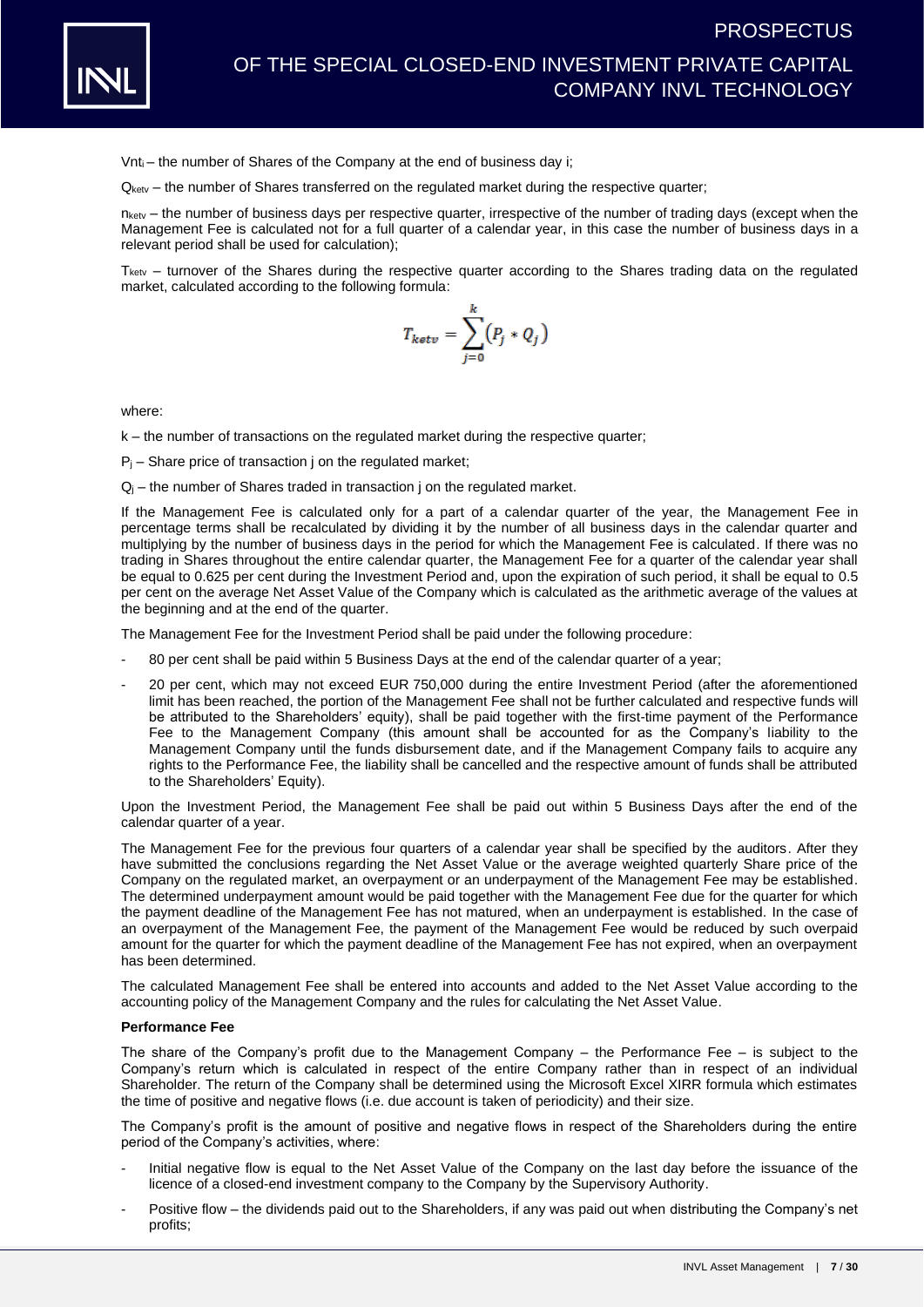

- Positive flow the funds disbursed to the Shareholders by the Company when redeeming its Shares;
- Positive flow the funds disbursed to the Shareholders by the Company when mandatorily redeeming its Shares.
- Positive flow the funds disbursed to the Shareholders by the Company when reducing the Company's authorised capital;
- Positive flow the Net Asset Value before the Performance Fee as of the Performance Fee calculation date;
- Positive flow the Performance Fee paid to the Management Company;
- Positive flow any other payments to the Shareholders;
- Negative flow the size of each new Share issue.

The funds comprising the Net Assets shall be paid only to the Shareholders *pro rata* until the Shareholders have been returned the initial amount invested in the Company which is equal to the sum of negative flows indicated in paragraph 0 of the Articles of Association.

Profit of the Company shall be distributed as follows:

- after the return of the initial amount invested in the Company to the Shareholders, profit of the Company shall be paid only to the Shareholders until the share of profit assigned to them reaches the average return of 8 per cent earned by the Company on the negative flows indicated above (amounts of funds invested by the Shareholders);
- after the distribution of the average return payments, profit of the Company shall be paid only to the Management Company until the ratio of the average return paid to the Shareholders in cash and the profit of the Company paid to the Management Company equals 80/20;
- after the aforementioned payments have been made, 80 per cent of all the remaining available funds shall be disbursed to the Shareholders and 20 per cent shall be paid to the Management Company as the Performance Fee.

The correctness of the calculation of the Performance Fee shall be checked by the Depository.

Until the disbursement of the Performance Fee, it shall be accumulated, included and reflected in financial statements as the liability to the Management Company, having regard to the requirements for the Company's Accounting Policy established in the IAS and by the Management Company.

The Performance Fee shall be paid to the Management Company every time that funds are disbursed to the Shareholders.

The Performance Fee liability shall be recalculated as of the Net Asset Value calculation date.

The calculated Performance Fee shall be entered into accounts and added to the Net Asset Value according to the Accounting Policy established by the Management Company and the rules for calculating the Net Asset Value.

- 13.1.2. Under the agreement signed with the Depository, the annual Depository Fee established in the Depository service agreement shall be applied to the Company. The annual Depository Fee shall not exceed 0.2 per cent on the average annual Net Asset Value. The fee for the Depository's services shall be paid against the invoice issued by the Depository to the Management Company or directly to the Company.
- 13.1.3. The remuneration to the auditors shall be paid under the terms and conditions of the contracts concluded by the Management Company with the respective service providers each year of the Company's activities. Remuneration shall be included into the total amount of expenses indicated in paragraph [13.1.](#page-5-0)
- $13.1.4. -$
- $13.1.5. -$
- 13.1.6. –
- 13.1.7. The Company's net assets shall be used to cover the following expenses:
	- 13.1.7.1. remuneration to property and business appraisers;
	- 13.1.7.2. incorporation (business structuring) of the Company;
	- 13.1.7.3. accounting expenses of the Company, expenses of services of determining the value of Shares;
	- 13.1.7.4. remuneration for audit services and consultations;
	- 13.1.7.5. remuneration to consultants for legal consultations, legal assistance and representation;
	- 13.1.7.6. expenses of litigation and legal proceedings;
	- 13.1.7.7. remuneration to financial institutions for the services provided (opening and management of accounts, performance of cash and value transactions, fulfilment of orders, currency exchange, etc.) and expenses related to such services (commission and other fees);
	- 13.1.7.8. expenses incurred by the Advisory Committee;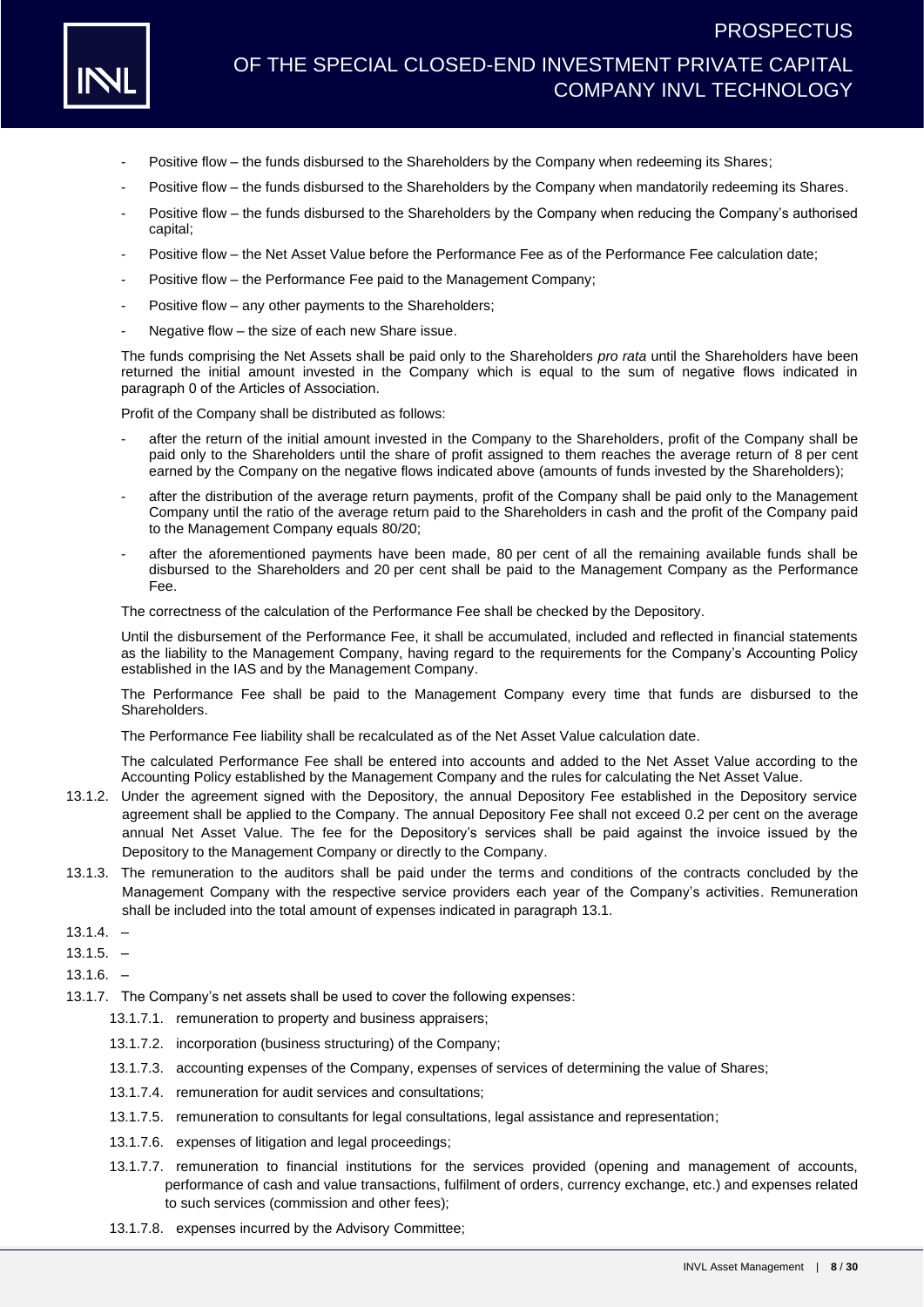

- 13.1.7.9. expenses incurred by the Investment Committee;
- 13.1.7.10. expenses incurred by the Audit Committee;
- 13.1.7.11. state and municipal taxes, fees and charges;
- 13.1.7.12. expenses of preparation of information on the Company (including the Company's documents and contracts), translation and submission of such information to the Shareholders;
- 13.1.7.13. expenses related to acquisition, management and sale of investment objects;
- 13.1.7.14. consultancy expenses;
- 13.1.7.15. expenses of preparing and amending prospectuses and the Articles of Association;
- 13.1.7.16. expenses related to obtaining and modifying licences and permits;
- 13.1.7.17. expenses related to admission of the Company's Shares to trading on a regulated market and remuneration to the operator of the regulated market for its services;
- 13.1.7.18. expenses related to services provided by the Lithuanian Branch of Nasdaq CSD SE;
- 13.1.7.19. expenses for notaries and registers;
- 13.1.7.20. expenses related to the loans received in the name of the Company;
- 13.1.7.21. expenses of insurance against any change in the rate of currency exchange and the interest rate;
- 13.1.7.22. other than expenses incurred due to a change in the value of financial assets or financial liabilities denominated in Euro due to exchange rate changes;
- 13.1.7.23. expenses related to the maintenance of the Company's assets;
- 13.1.7.24. expenses related to the development of the Company;
- 13.1.7.25. expenses related to processing, registration and deregistration of instruments used to secure liabilities;
- 13.1.7.26. expenses of forced recovery;
- 13.1.7.27. expenses of insurance for the persons responsible for the Company's activities (i.e. insurance coverage for damage and/or liability);
- 13.1.7.28. expenses of the Company's presentation (representation, advertising, etc.) and marketing expenses;
- 13.1.7.29. remuneration to the regulated market operator and financial intermediaries in connection with the distribution or redemption of new Shares;
- 13.1.7.30. expenses of discounting the Management Fee and the Performance Fee (including accounting corrections that must be made according to the IAS and/or the Accounting Policy and/or the rules for calculating the Net Asset Value).
- 13.2. In the event that the Management Company and/or the Depository has incurred expenses due to any reasons for the benefit of the Company and/or the Shareholders (to the extent related to their stakes in the Company), these expenses shall be compensated upon submission of the respective invoice by the Management Company and/or the Depository to the Company and/or the Management Company and by making a transfer of funds by the Management Company from the account of the Company's funds into the account of the Management Company and/or the Depository.

#### $13.3. -$

13.4. The Management Company has concluded agreements with UAB FMI Finasta regarding the distribution of the portion of the Management Fee of the Company received by the Management Company. Under these agreements, the Management Company shall pay 12.5 per cent of the received Management Fee of the Company to UAB FMĮ Finasta for the Shares entered into the Shareholders' securities accounts managed by it. This fee shall not create any conflict of interest between the Company and/or the Management Company and/or the Shareholders and/or UAB FMI Finasta. In the event that, when applying the conflict of interest management procedures, the Management Company would identify a potential conflict of interest, measures would be taken to manage it properly. When managing the Company, no hidden commission shall be received and/or paid.

 $13.5. -$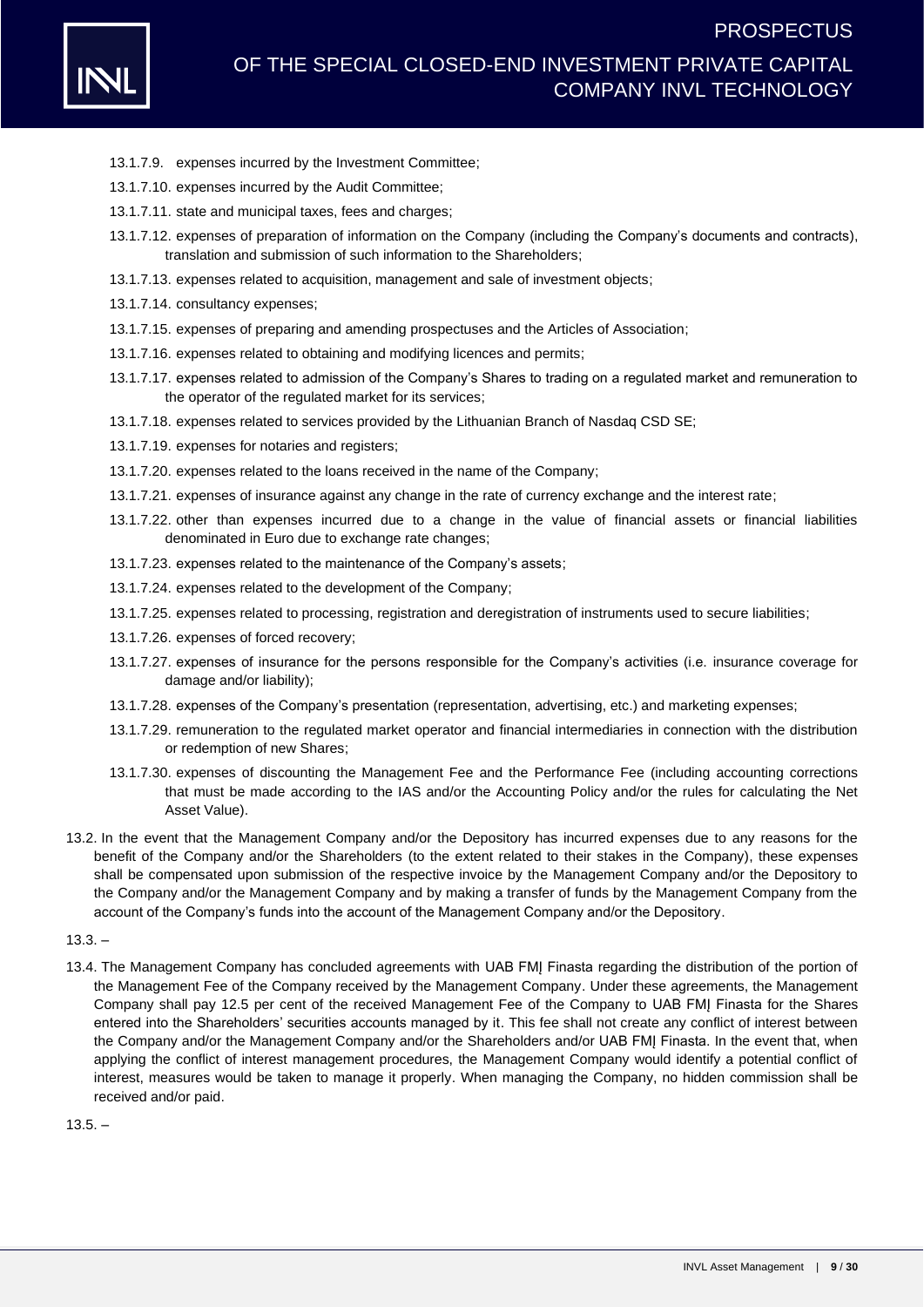

### III.DATA ON INVESTMENT UNITS OR SHARES

### **14. KEY DATA ON THE INVESTMENT UNITS OR SHARES OFFERED BY THE COLLECTIVE INVESTMENT UNDERTAKING:**

14.1. Ordinary registered non-material share of the Company with the nominal value of EUR 0.29.

 $14.2. -$ 

 $14.3. -$ 

- 14.4. Each Shareholder shall have the right to select the manager of the personal accounts of the Shareholders holding the Shares. Personal value accounts shall be managed in compliance with the provisions of the applicable legislation.
- 14.5. The rights conferred and the obligations created by the issued Shares are set forth in paragraph 7 of the Prospectus, the Articles of Association and the respective legal acts regulating the Company's activities. The Shares shall confer the equal voting rights to all Shareholders and they can be restricted only in the cases provided for in the legal acts applicable to the Company's activities. The Company and/or the Management Company shall not set any restrictions on the transfer of the Shares.

 $14.6. -$ 

14.7. The nominal value per Share shall be EUR 0.29.

### **15. TERMS OF THE ISSUE OF INVESTMENT UNITS OR SHARES AND DECISION-MAKING PROCEDURES RELATED TO THE ISSUE OF INVESTMENT UNITS OR SHARES.**

New Shares can be issued by increasing the authorised capital of the Company by a decision of the General Meeting upon a proposal of the Management Company. The proposal of the Management Company regarding the increase in the authorised capital must *inter alia* discuss in detail the procedure of issue of new Shares and terms of payment for them, as well as the reason why it is proposed to increase the authorised capital of the Company. The current Shareholders shall have the preemptive right to acquire the newly issued Shares pro rata to the number of Shares held by them (on the rights record date). The Shareholder cannot transfer the pre-emptive right to acquire the newly issued Shares to any other persons. Newly issued Shares can be offered not to the Shareholders of the Company provided that the existing Shareholders have not subscribed for all the Shares planned to be issued within the period established by the decision of the Management Company, which may not be shorter than 10 calendar days or longer than 30 calendar days. The Shares from the new issue of Shares shall be paid for within the term laid down in the Share Subscription Agreement which may not exceed 30 Business Days. The Shares may be paid for in cash or in-kind contributions. The procedure of payment for the Shares by in-kind contributions shall be established by the General Meeting, having regard to the requirements of the legal acts. New Shares shall be issued only after having received the money into the Company's account or the non-pecuniary contribution has become the property of the Company. Newly issued Shares can be offered publicly only after the Company has published the Prospectus under the procedure laid down by the laws of the Republic of Lithuania. The Company shall publish the Prospectus publicly under the procedure laid down by law no later than by the start of the public offering of the Shares or their admission to trading on the regulated market.

### **16. TERMS ANDPROCEDURE OF THE PLACEMENT (SALE) OF INVESTMENT UNITS OR SHARES:**

- 16.1. The Shares have been admitted to trading on the Nasdaq Vilnius stock exchange (the secondary market). Transactions regarding the Shares shall be concluded pursuant to the rules established by the stock exchange which are available online at: [www.nasdaqbaltic.com.](http://www.nasdaqbaltic.com/) A Shareholder can also transfer the Shares to third parties by concluding various over-thecounter (direct) transactions (sale and purchase, donation, etc.). Having concluded such transactions, a Shareholder shall, no later than within 5 days after the moment of conclusion of the transaction, submit the transaction documents to an intermediary of public turnover in securities so that the concluded transactions are duly accounted for by marking the change in the ownership rights to the Shares in the securities accounts.
- 16.2. Payment for the Shares sold on the Nasdaq Vilnius Stock Exchange (on the secondary market) shall be made under the procedure established by the Nasdaq Vilnius Stock Exchange and in the contract concluded with an intermediary of public trading in securities. Payment for the sold Shares shall be made to the Shareholder on the second Business Day after the date of conclusion of the Share sale transaction on the stock exchange, unless otherwise provided for in the contract concluded with the intermediary of public trading in securities. The intermediary of public trading in securities shall be held liable for the timely and proper settlement under the procedure established by the legal acts regulating public trading in securities and by the rules of the stock exchange.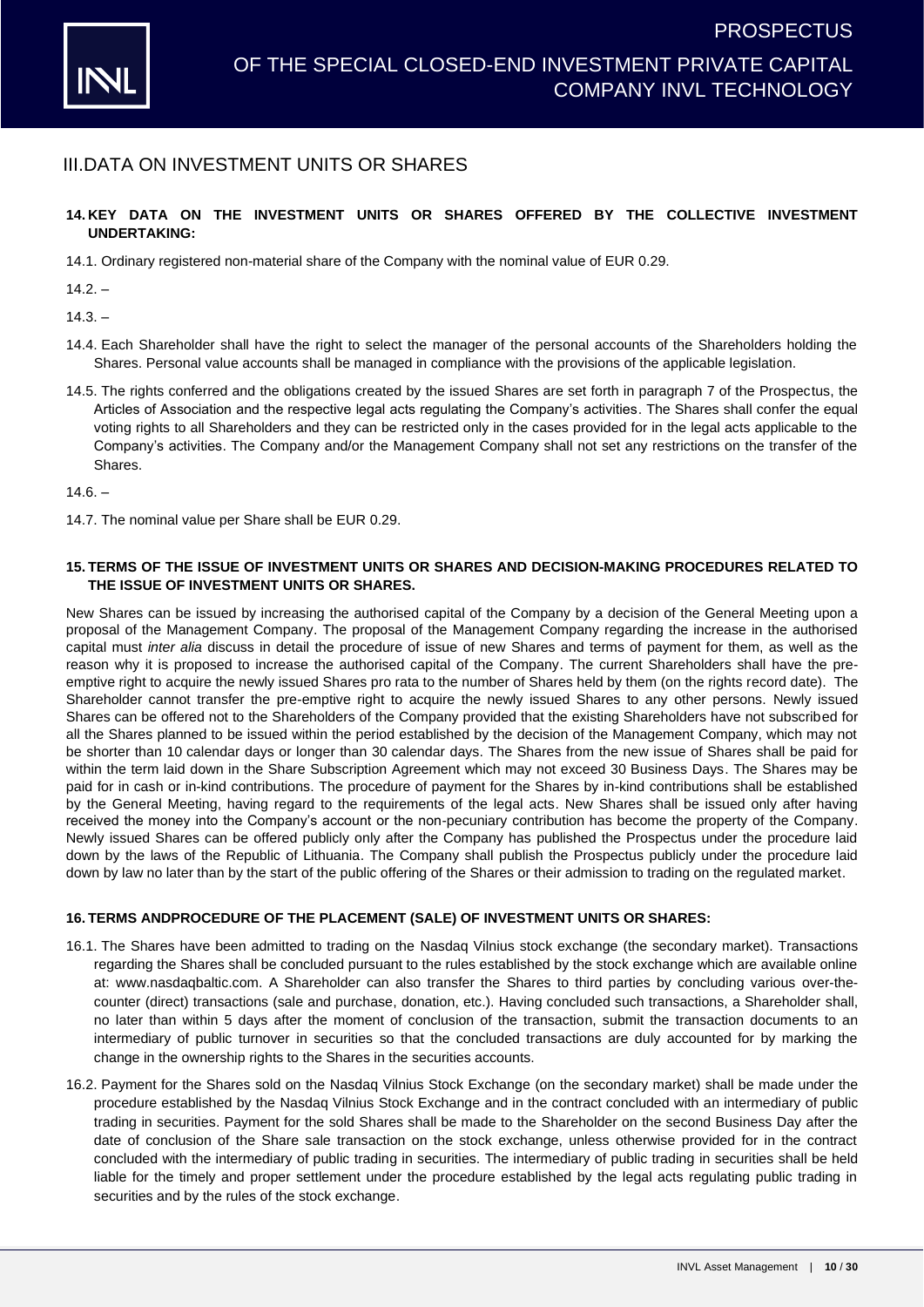

16.3. The ownership rights of the Shares shall come into existence as from the making of the respective entry in the Shareholder's personal securities account managed by the selected intermediary of public trading.

#### **17. TERMS AND PROCEDURE OF THE REDEMPTION OF INVESTMENT UNITS OR SHARES:**

- 17.1. The redemption of the Shares shall be limited. During the term of the Company's activities, no Shares of the Company shall be redeemed at the Shareholders' request. If the Shareholder wants to sell the Shares, he can do this on the secondary exchange (on the stock exchange or under over-the-counter transactions).
- 17.2. The redemption of Shares upon the expiration of the term of the Company's activities (unless it has been extended) shall be carried out by the Management Company (contact information indicated in paragraph [2.](#page-1-0)4 of the Prospectus). Redemption shall be carried out through intermediaries of public trading whose information shall be submitted to the Shareholders before the redemption of the Shares.
- 17.3. The Company shall acquire the Shares in accordance with the Law on Companies of the Republic of Lithuania. The Company can acquire the Shares either by itself or through the person acting in his own name but in the interests of the Company.

#### **Redemption of the Shares where the incorporation documents and/or the Prospectus of the Company are amended**

In the event that the General Meeting of the Company adopts a decision regarding material amendments to the Company's incorporation documents that have a negative impact on the Shareholders' interests, or other decisions the adoption of which under the Law on Collective Investment Undertakings of the Republic of Lithuania grans the right to the Shareholders to demand that the Shares held by them are redeemed, the Company shall ensure the proper implementation of the Shareholders' right to demand that the Shares held by them without any deductions.

The Management Company shall inform each Shareholder about these decisions of the General Meeting by sending the respective notice no later than 1 month prior to the entry into force of the amendment to the respective documents. The Management Company shall inform each Shareholder in writing about amendments to the key documents related to the change of the Company's investment strategy by sending the respective notice no later than 2 months prior to the entry into force of the amendments to the respective documents.

The Management Company shall inform the Shareholders about its decision to merge the Company with another collective investment undertaking after the Supervisory Authority has granted the permit to merge the collective investment undertakings but no later than 30 days prior to the last day of the term during which the Shareholders are entitled to demand that their Shares be redeemed without any deductions. The Shareholder's right to exercise the right indicated in this paragraph shall expire 5 Business Days prior to the planned merger completion date. The shareholder notice shall contain the information that must be provided under the applicable legal acts and other information that is relevant to the Shareholders at the discretion of the Management Company.

The Shareholders shall have the right to voice an objection and demand that their Shares be redeemed within 1 month until the entry into force of the amendments to the respective documents, except for the cases where the Company's investment strategy is modified. Where the Company's investment strategy is modified, the Shareholders can voice an objection and demand to redeem their Shares within 2 months prior to the entry into force of the amendments to the respective documents. The Management Company may determine longer terms than those specified in this paragraph during which the Shareholders can exercise their right to redeem the Shares.

Material amendments to the Company's incorporation documents and/or the Prospectus shall be made provided that there are no objections from any Shareholder. It shall be considered that not a single Shareholder had objected if, in compliance with the requirements of the legal acts, the Shareholders who objected to material amendments to the documents and demanded that their Shares be redeemed without any deductions have been granted this right.

After the General Meeting has adopted the decision regarding material amendments to the Company's incorporation documents and/or Prospectus that would have an impact on the Shareholders' interests or another decision the adoption of which, in accordance with the Law on Collective Investment Undertakings of the Republic of Lithuania, grants the right to the Shareholders to demand that the Shares held by them are redeemed, the Management Company shall take a decision that would specify the conditions under which material amendments to the Company's documents are made, including but not limited to the decision regarding the number of Shares that can be redeemed, in case of exceeding of which the Company shall not perform the mandatory redemption of Shares from the Shareholders who demanded it and, accordingly, no material amendments to the Company's documents are made.

Amendments shall be deemed material if:

such amendments can have a negative impact on the financial situation of the Company or the Shareholders (the set fees, charges or deductions are increased or new fees, charges or deductions are introduced, etc.);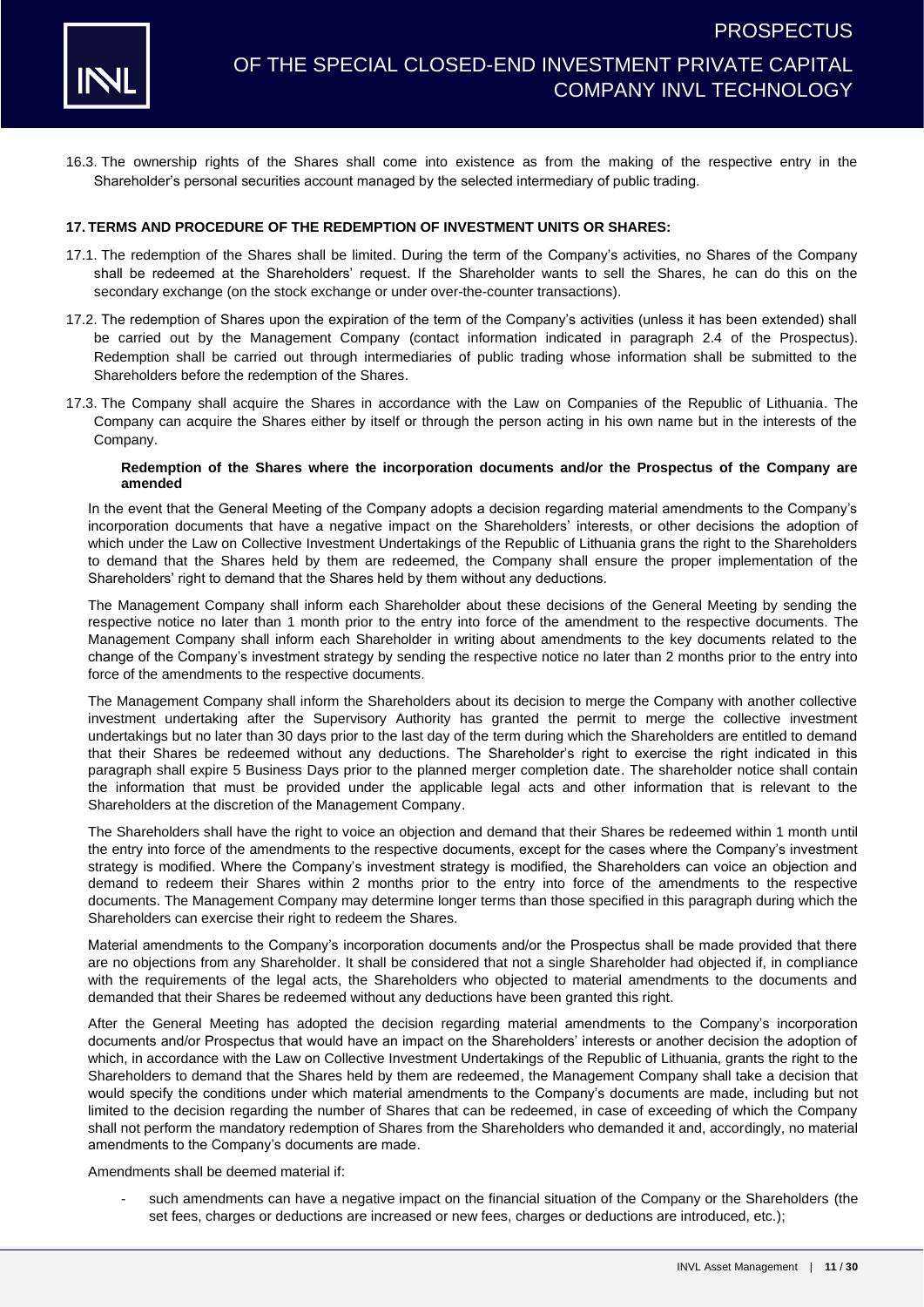

# OF THE SPECIAL CLOSED-END INVESTMENT PRIVATE CAPITAL COMPANY INVL TECHNOLOGY

- such amendments restrict or cancel the rights granted to the Shareholders or influence in any other way the Shareholders' possibilities of exercising the rights related to their investments;
- they are included into the list of material amendments approved by the Supervisory Authority.

Having regard to the content, nature, scope and impact of the amendments to the incorporation documents and/or the Prospectus on the Shareholders' interests, the Board of the Management Company shall decide on a case-by-case basis whether such amendments to the incorporation documents and/or the Prospectus are deemed material.

Information on whether initiated amendments to the incorporation documents and/or the Prospectus are deemed material shall be provided in the agenda of the General Meeting.

The Management Company shall ensure that the draft resolutions of the organised General Meeting would separately outline the terms and conditions of the redemption of Shares. A notification on the redemption of Shares carried out by the Company shall be published under the procedure established by the legal acts of the Republic of Lithuania. Decisions adopted by the General Meeting regarding material amendments to the Company's incorporation documents shall enter into force after the approval of the Supervisory Authority to amend the incorporation documents according to the receipt of the decisions of the General Meeting and after the implementation of the redemption of Shares. The Management Company shall not notify the Shareholders of material amendments to the documents if these amendments are made due to the changed provisions of the legislation of the Republic of Lithuania.

 $17.4 -$ 

- 17.5. When redeeming the Shares, settlements with the Shareholder shall be made under the procedure established by the Nasdaq Vilnius Stock Exchange. The Shareholder shall receive funds under the terms and conditions of the agreement concluded with the selected intermediary of public trading. In the case of the Company's liquidation, settlement with the Shareholders shall be made by transferring the amounts payable to the Shareholders into the accounts indicated by the Shareholders or (if the Shareholder's data are not known) – into the depository account, under the procedure laid down by law. Payments to the Shareholders shall be effected in Euro.
- 17.6. The Management Company shall take economically justifiable measures to ensure that accounts with the Shareholders are settled as fast as possible when redeeming the Shares; however, the terms of settlement shall depend on those involved in the settlement and not necessarily on the persons chosen by the Management Company; therefore, the Management Company may not indicate the terms of settlement with the Shareholders. Settlement with the Shareholders shall be made upon the expiration of the term of the Company's activities.

 $17.7. -$ 

-

### **18. CHANGE OF INVESTMENT UNITS OR SHARES**

### **19. TERMS AND PROCEDURE OF THE SUSPENSION OF THE REDEMPTION OF INVESTMENT UNITS OR SHARES**

19.1. The redemption of Shares may be suspended if:

- 19.1.1. this is necessary in order to protect the interests of the public and of the Shareholders against the potential insolvency of the Company or a drop in the redemption price where the market position of investment instruments is unfavourable and the value of the investment instruments portfolio has decreased;
- 19.1.2. there are no sufficient funds to pay for the Shares being redeemed, and the sale (realisation) of available investment instruments would be unprofitable;
- 19.1.3. such sanction is applied by the Supervisory Authority.

At the decision of the Management Company, settlement with the Shareholders of the Company being liquidated can be suspended, or accounts can be settled only in part until the Company has obtained the tax administrator's confirmation regarding the full settlement with the state and/or municipal budgets and state monetary funds.

19.2. Information on the suspension of the redemption of Shares and/or settlement with the Shareholders of the Company being liquidated shall be provided through the Nasdaq Vilnius Stock Exchange and on the website of the Company at: [www.invltechnology.lt](http://www.invltechnology.com/) .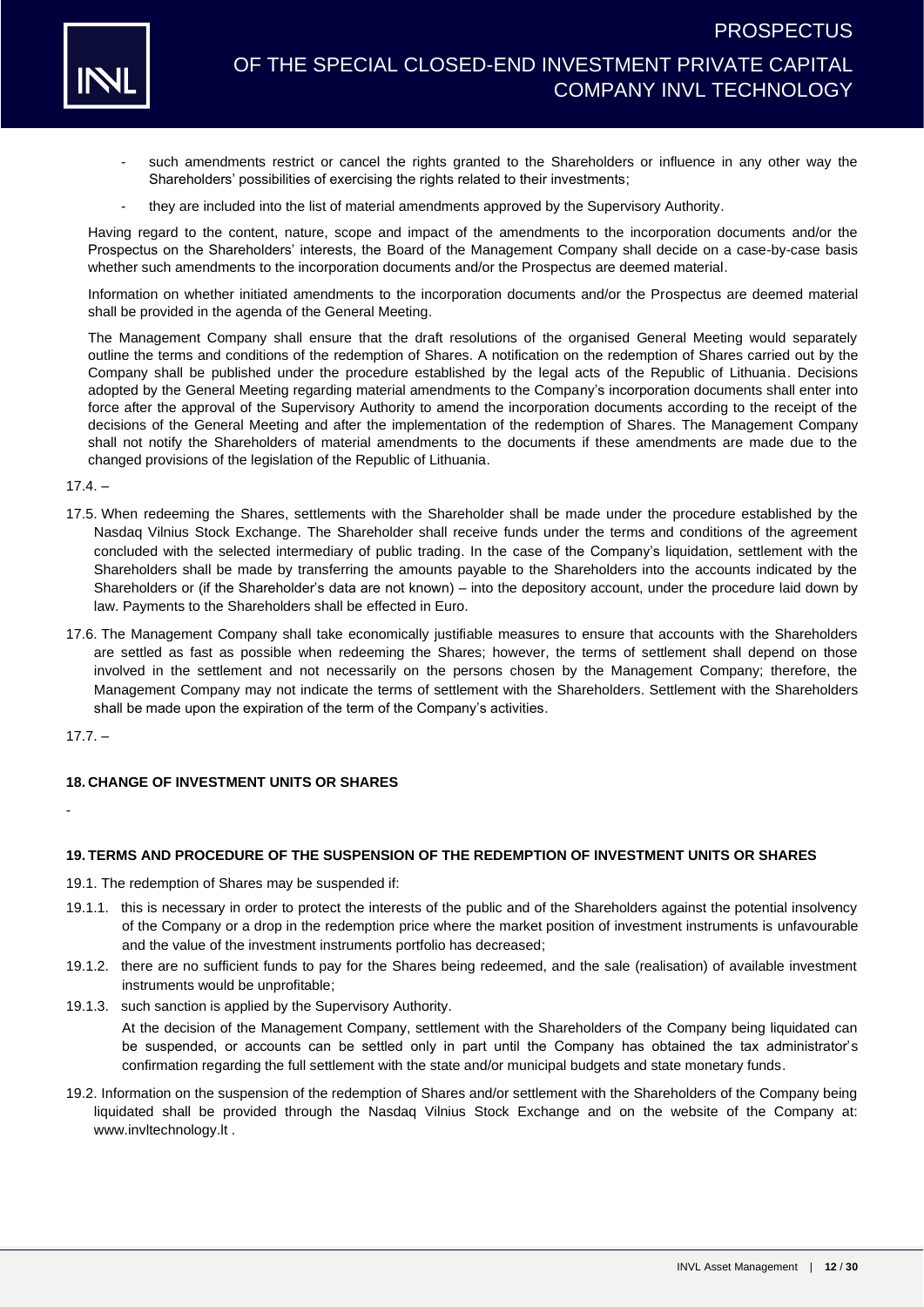### **20. RULES FOR THE SALE OF INVESTMENT UNITS OR SHARES AND DETERMINATION OF THE REDEMPTION PRICE:**

20.1. When determining the price of the new issue of Shares, the Management Company shall seek to ensure that the issue price would be not lower than the last Net Asset Value or the average medium Share price for the last 6 months on the regulated market. The price of redeemed Shares shall be calculated on the basis of the last Net Asset Value.

 $20.2 -$ 

### **21. PROCEDURE FOR ANNOUNCEMENT OF THE SALE AND REDEMPTION PRICES AND THE VALUE PER INVESTMENT UNIT OR SHARE**

The value per Share shall be announced through the Nasdaq Vilnius Stock Exchange or on the website of the Company at: [www.invltechnology.lt](http://www.invltechnology.com/) at the frequency of announcement of the Net Asset Value set in paragraph 9 of the Prospectus.

### IV.INFORMATION ON INVESTMENTS

### **22. OBJECTIVES AND INVESTMENT STRATEGY OF THE COLLECTIVE INVESTMENT UNDERTAKING**

The purpose of the Company shall be to accumulate and invest the Shareholders' funds in order to rationalize the structure of the investment portfolio (including the improvement of the management of Operational Companies, promotion of cooperation between Operational Companies, etc.); to carry out the activities of investment and reinvestment in Operational Companies; to perform the supervision of the economic and financial activities of the controlled companies.

By diversifying investments and managing the risks, the Management Company shall seek to reduce the risks and to prevent possible reduction of the investment value and to create value by selecting investment objects and making use of other market participants' experience.

The aim of the Company is to earn a return for the benefit of the Shareholders from investments into Operational Companies which are registered or carry out their activities in the European Union (European Economic Area) Member States, the Organisation for Economic Cooperation and Development (OECD) member countries and Israel. For the sake of clarity, Operational Companies can control and/or acquire companies in other countries than those specified in this paragraph but this shall not be deemed as the Activities of the Operational Company carried out outside the states referred to in this paragraph.

The Management Company shall invest at least 70 per cent of the Net Asset Value directly or through a SPV into the stakes of Operational Companies in order to control or to make a significant impact on such companies (by concluding the shareholders' agreement or acting together with other investors or with the management of such companies).

By investing directly or using a SPV, the Management Company shall (on behalf of the Company) contribute to the development and value-added creation of companies, i.e. it shall seek the development of activities of such companies, more effective management and distribution of available resources and optimal business processes of such companies that would allow to expect successful development, increase in the market share, rise in profitability and other factors encompassing the long-term activities of such companies as well as the achievement of their objectives. The Management Company shall invest the property of the Company in Operational Companies for a defined period of time in order to sell their securities at a profit (due to the increase in the value of the companies) during the term of the Company's activities. The Management Company may adopt a decision to invest the Company's funds in the controlled Operational Companies for the additional two years after the expiration of the Investment Period.

With a view to increase a return from investments and to ensure the supervision of investments, the Management Company shall seek to participate in the governance of Operational Companies as a member of the advisory body or the company's managing body, or in any other form depending on the specifics and geography of the activities of a particular company. Furthermore, by using its human resources, hard work on the market and network of professional contacts, and, where necessary, shall delegate professionals in the respective field with an impeccable reputation to the managing bodies of Operational Companies in order to ensure the implementation of strategic objectives and the exploitation of the potential of Operational Companies.

The Management Company shall manage the Company's portfolio of investment instruments in compliance with the following main principles of diversification principles (the compliance of the Company's portfolio of investment instruments with the principles set forth below will be achieved within four years from the date on which the Supervisory Authority issued a permit to approve the incorporation documents of the Company and to choose the Depository):

No more than 30 per cent of the Net Asset Value can be invested in transferable securities of one new company being established or the money market instruments and/or in transferable securities issued by the operating company or the money market instruments: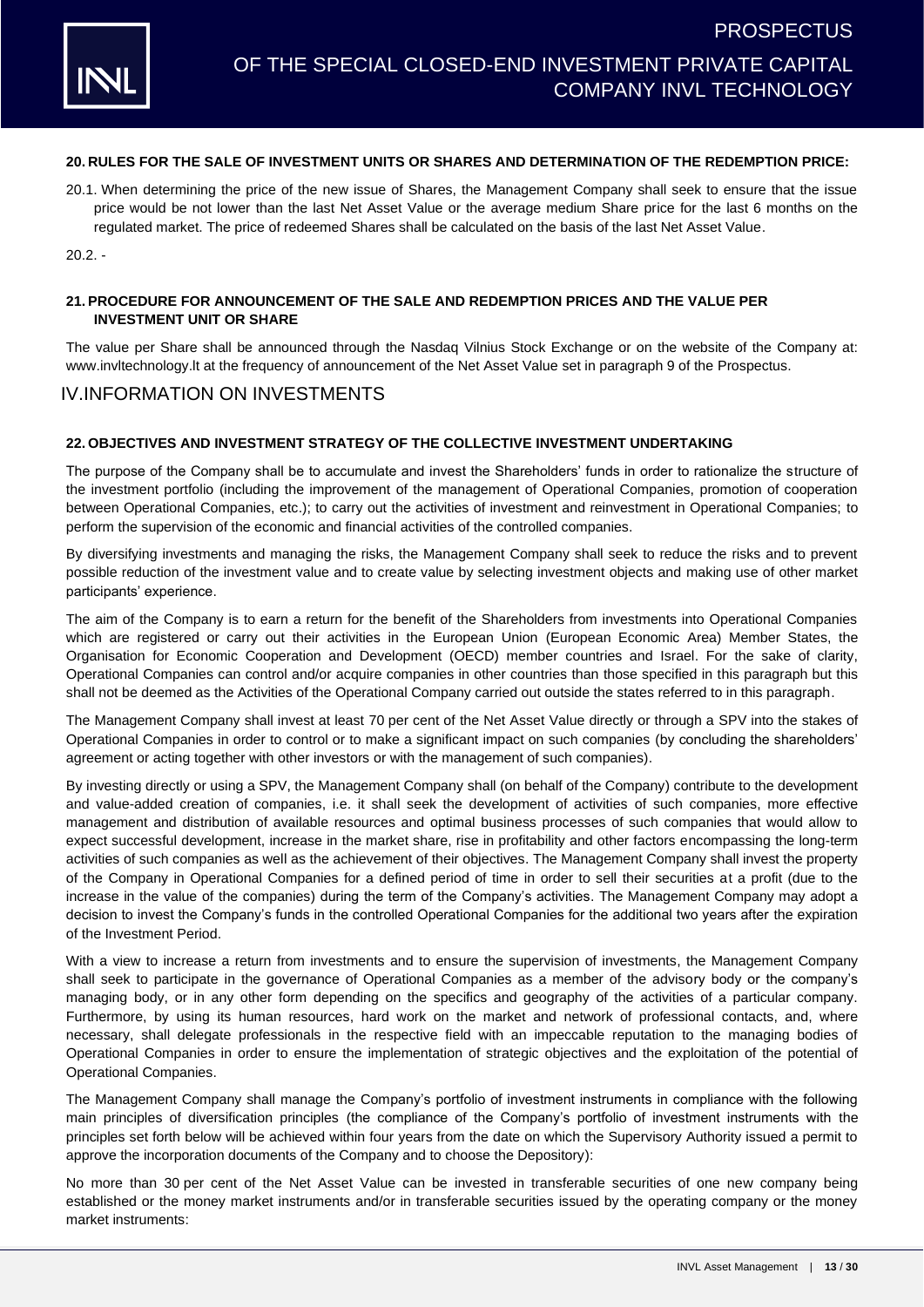

- which are not entered into the trading list on the market which is considered to be a regulated market and operating in the Republic of Lithuania or in any other EU member state in compliance with the Law on Markets in Financial Instruments of the Republic of Lithuania, or
- which are not admitted to trading on the market operating, recognised, supervised and available to the public in any other EU Member State or any other state according to the set rules.

No more than 30 per cent of the Net Asset Value can be invested in:

- deposits for a term no longer than 12 months which can be collected upon demand in a credit institution, domiciled in an EU Member State or in another state where risk limiting supervision is no less strict than in the European Union;
- financial derivatives which are admitted to trading on the multi-lateral trading facility but not admitted to trading on regulated markets and in which the counterparty in the transactions concluded beyond these markets conform to the criteria established by the Supervisory Authority and is subject to risk limiting supervision and which can be checked and reliably and accurately assessed on a daily basis and sold or otherwise realised for a consideration at any time at their fair value;
- the investment objects issued by a single person and provided for in Article 145(5) of the Law on Collective Investment Undertakings of the Republic of Lithuania, including the investment units and/or shares of closed-end collective investment undertakings if the investment strategy, requirements for investment diversification and the term of activities of collective investment undertakings conform to the Company's investment strategy, requirements for investment diversification and the term of the Company's activities, or if the Company has the possibility of returning the investments at any time;
- the investment units and/or shares of collective investment undertakings issued by a single person if these collective investment undertakings meet the following conditions:
	- o the sole purpose of such undertakings is to accumulates persons' funds by public offering of investment units or shares and by splitting them to collectively invest them in transferable securities and/or other planned liquid assets and investment units or shares of which must be redeemed at any time upon request of their holder, these undertakings are licensed in the Republic of Lithuania and their supervision is no less strict than established in the European Union, and the Supervisory Authority cooperates with the relevant supervisory authority of another member state or third country;
	- o protection of the rights of participants in the undertakings, including regulation of separation of assets, borrowing, lending and gratuitous transfer of assets, is no less strict than established for harmonised collective investment undertakings under the Law on Collective Investment Undertakings of the Republic of Lithuania;
	- o the undertakings present semi-annual and annual reports on their activities that allow to assess their assets and liabilities, profit and activities within the reporting period;
	- o no more than 10 per cent of their net assets, according to their incorporation documents can be invested into investment units or shares of other collective undertakings.

For the sake of clarity, the total amount of investments into transferable securities issued by a single person, money market instruments, deposits and liabilities arising out of financial derivatives transactions with that person may not exceed 30 per cent of the Net Asset Value.

The Company's assets may be invested into shares of the companies which are admitted to the trading list of the market which is deemed regulated according to the Law on Markets in Financial Instruments of the Republic of Lithuania and which operate in the Republic of Lithuania or in another EU (European Economic Area) Member State or into shares of the companies which are admitted to trading in a market operating, recognised, supervised and available to the public in an EU Member State or another state according to set rules if the sum of nominal values of these shares acquired by the company accounts at least for 1/10 of the authorised capital of such company. The Company may invest not more than 20 per cent of the Net Asset Value into the shares of the companies referred to in this paragraph of the Articles of Association.

For the sake of efficiency of the Company's activities and control over its investments, an Investment Committee shall be formed by the decision of the Board of the Management Company. The Investment Committee shall consist of not more than 4 members, who will be the persons having the right to adopt investment decisions. Members of the Investment Committee shall be appointed and dismissed by the Board of the Management Company. An approval of the Investment Committee shall be obtained for all investments of the Company (directly into the Operational Company or through a SPV) and their sale.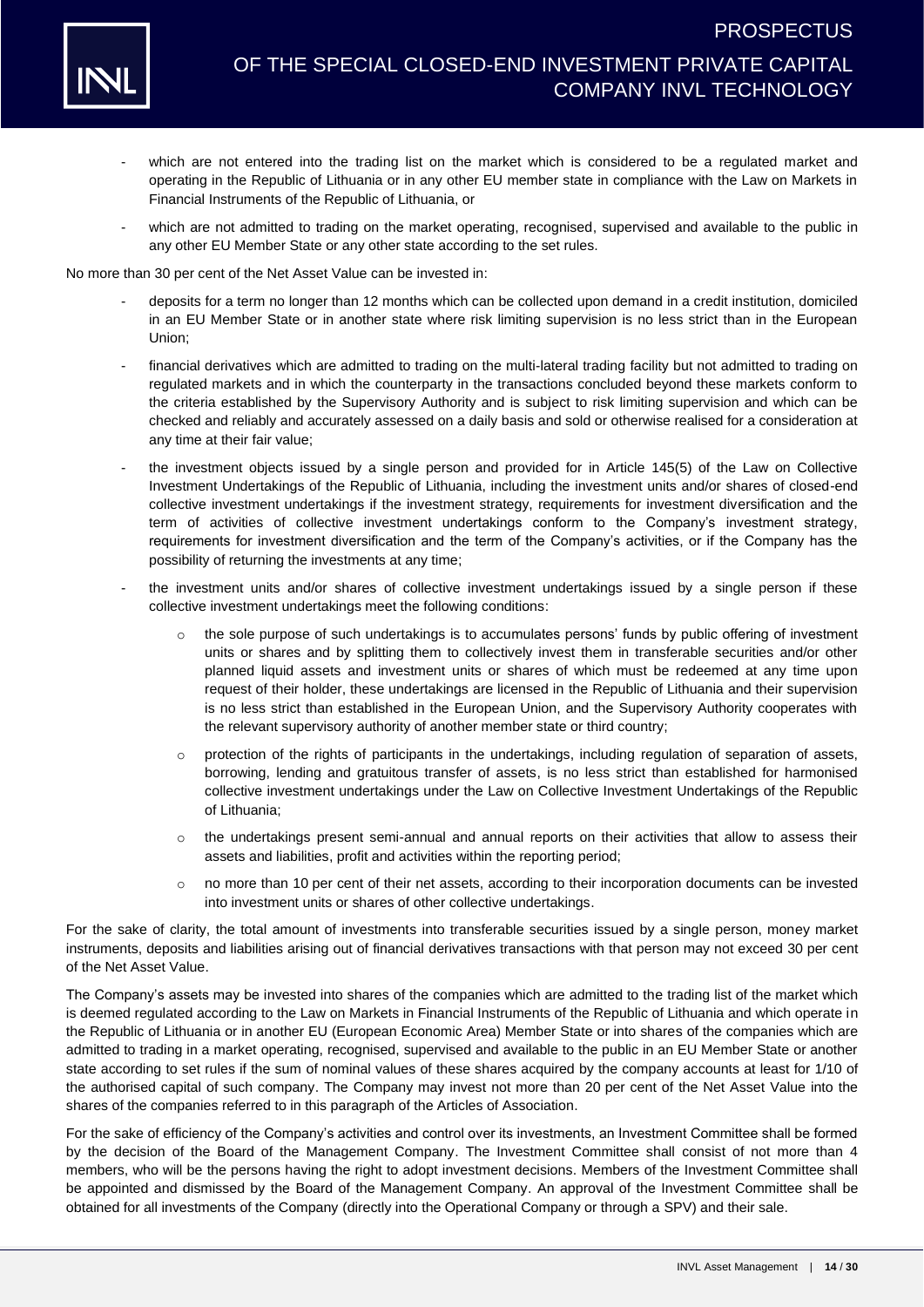

# OF THE SPECIAL CLOSED-END INVESTMENT PRIVATE CAPITAL COMPANY INVL TECHNOLOGY

The procedure of formation, responsibilities and functions of the Investment Committee as well as its decision-making procedure and other procedures shall be established in the Regulations of the Investment Committee. The Regulations of the Investment Committee shall be announced publicly on the website of the Company at: [www.invltechnology.lt.](http://www.invltechnology.lt/)

With a view to ensure the efficiency of the Company's activities and the effective resolution of potential conflicts of interest, an Advisory Committee shall be formed by a decision of the Board of the Management Committee. The purpose of the Advisory Committee shall be to ensure the knowledge of various fields in which the Company's assets can be invested (directly into the Operational Company or through a SPV) and the specifics of its activities. The Advisory Committee shall provide its opinion and conclusions regarding the Company's investments to the Investment Committee.

The procedure of formation, responsibilities and functions of the Advisory Committee as well as its decision-making procedure and other procedures shall be established in the Regulations of the Advisory Authority which shall be available on the Company's website at: [www.invltechnology.lt.](http://www.invltechnology.lt/)

The investment strategy for the Company's property entrenched in the Articles of Association may be changed respectively by amending the Articles of Association by the decision of the General Meeting.

The investment object(s) of the Company (both the one that is managed directly or by using a SPV) may be transferred only after having obtained a prior consent of the Depository. No consent of the Depository referred to in this paragraph of the Articles of Association are needed if the assets of the Operational Company whose equity securities are stored by the Depository are transferred.

The direct ownership of the Company's investment objects and the ownership of SPV securities shall be possible. Where investments are made through a SPV, all documents related to investments into SPV shall be submitted to the Depository so that the Depository could perform its functions established in the applicable legal acts.

Where necessary, funds may be borrowed on behalf of the Company (by pledging or not pledging its assets) in order to ensure a higher investment return (by additionally financing the investment objects acquired by the Company (or of the controlled companies using a SPV). The Management Company can adopt a decision to borrow on behalf of the Company up to 80 per cent of the Net Asset Value as of the loan agreement conclusion date (by taking the last Net Asset Value established and announced under the procedure laid down in the Articles of Association). The loan agreements of the Company shall expire not earlier than 3 months prior to the expiration of the term of the Company's activities or the extended term of the Company's activities.

The Company's assets shall not be lent or used as a guarantee or a warranty to secure the liabilities of other persons, except for SPV or Operational Companies into which the Company invests if the property of such persons is invested into the property conforming to the Company's investment strategy and the following two conditions are met:

- the amount of funds lent or a quarantee or a warranty issued by the Company makes up the portion of the loan, guarantee or warranty amount granted to the person that is not higher than the share owned by the Company by the right of ownership in that person's authorised capital;
- the total amount of funds lent or the guarantee and warranty amount granted to that person does not exceed 50 per cent of the Net Asset Value.

The Company shall not use any benchmark.

Upon the establishment of the Company, its investment portfolio may not meet the set diversification requirements for 4 years after the date on which the Supervisory Authority issued a permit to approve its incorporation documents and to choose the Depository. In all cases, the right not to comply with the established diversification requirements shall not abolish the obligation of the Management Company to invest the Company's assets pursuant to its investment strategy.

In the event that, upon the expiration of the set term, the investment requirements shall be violated due to the reasons beyond the control of the Management Company, such non-conformity must be eliminated as soon as possible but no later than within 1 year from the date on which the Management Company became aware of this situation. This term may be longer only in exceptional cases where the Management Company is unable to rectify the situation due to the reasons beyond its control. In this case, upon the expiration of the 1-year term, the Management Company shall immediately notify in writing the Supervisory Authority of the existing situation and its reasons. The notice shall also specify the planned term for the fulfilment of the requirement.

### **23. INVESTMENT CONSULTANTS**

-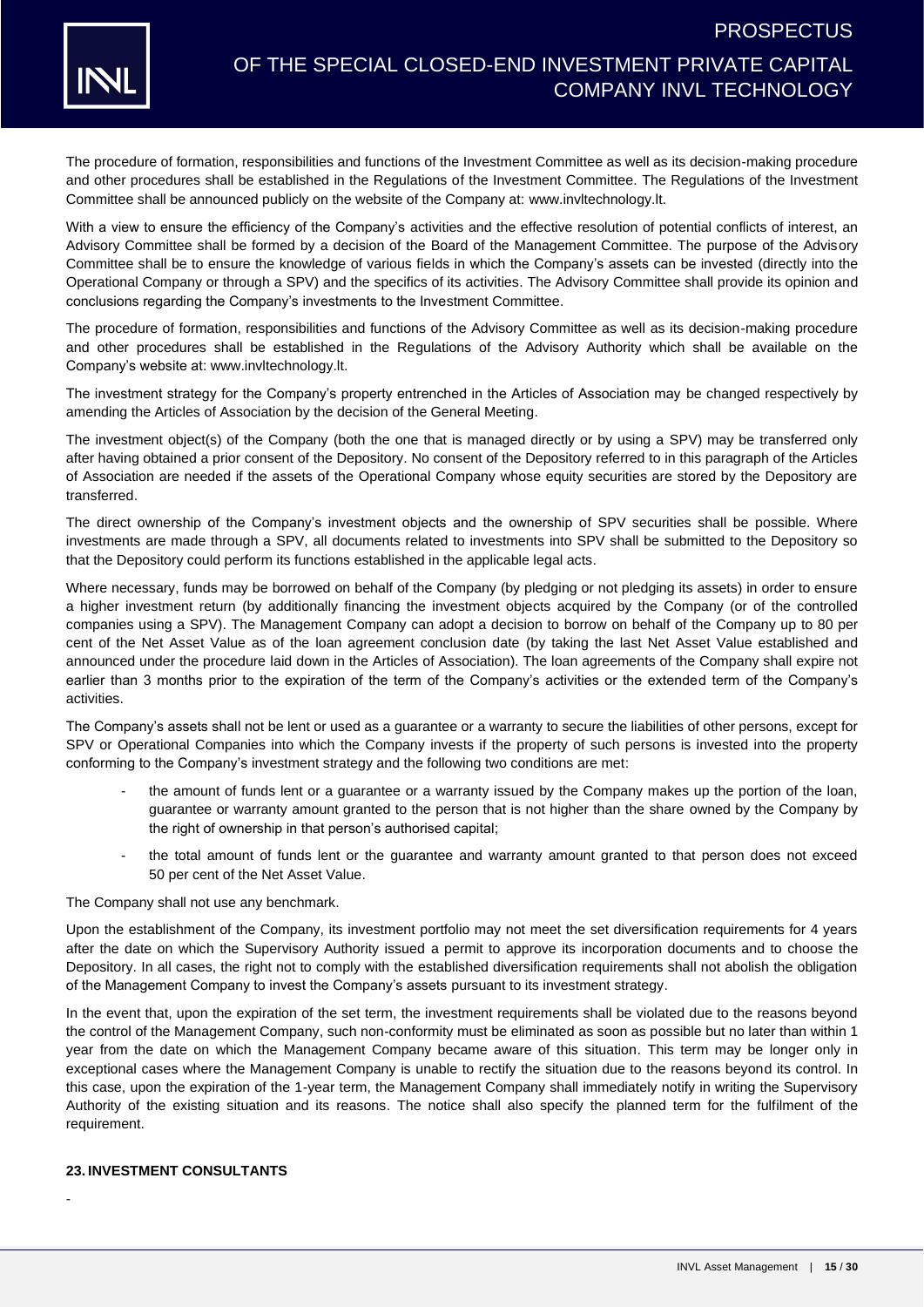

#### **24. PLACES WHERE ONE CAN GET FAMILIAR WITH THE HISTORY OF THE ACTIVITIES OF THE COLLECTIVE INVESTMENT UNDERTAKING**

The history of the Company's activities shall be set forth in the Company's business and financial reports available on its website at: [www.invltechnology.lt.](http://www.invltechnology.com/)

### V.INFORMATION ON THE TYPES OF RISKS AND THEIR MANAGEMENT

### **25. RISK FACTORS RELATED TO THE ACQUISITION AND INVESTMENT OF INVESTMENT UNITS OR SHARES**

Any kind of investment is inherently related to risk, and investment into Shares is additionally related to specific and higher-thanaverage long-term risk. Such type of investment is suitable only for persons who are capable of assuming this risk and understand that, by acquiring the Shares, they can lose the entire invested amount.

In addition to the risk factors listed below, there can be further risk factors that are not specified herein because, when preparing this Prospectus, the Management Company has no information about such factors or considers them to be insignificant. However, such risks can affect the Company's financial results and have an impact on the value of the Shares. Therefore, the information on risk factors provided herein should not be deemed a detailed and final description of risk factors encompassing all risk factors. Having regard to the aforesaid, the decision to acquire Shares must be adopted having considered the risk factors specified below.

The net asset value of the Company can increase or decrease; for this reason, the Shareholder may not recover the amount invested into the Company. There are no guarantees and no guarantees may be granted regarding the Company's activities and investment return or a specific investment of the Company, and the investment results of the previous period do not guarantee that they will be the same in the future as well.

The sequence of presentation (disclosure) of the risk factors is not based on the analysis of the probability of the occurrence and impact of the respective factors on the Share value and the comparison of factors because due to the specifics of the activities of the Company and/or Operational Companies (fast-developing technologies) such analysis and comparison could not be sufficiently grounded and could mislead the Shareholders.

The tools for the management of risk factors are not and cannot be considered as ensuring the elimination of respective risk factors.

- 25.1.1. **General risk**. The value of investments into the Company can fluctuate depending on the position of the market. Investments into the Company should be made for a long-term period so that the Shareholder could avoid the risk of short-term price fluctuations; however, in any case this would not protect the Shareholder against the risk that the whole amount of funds invested into Shares may be lost. Redemption of the Shares is limited, i.e. the Shareholder may not demand that the Company or the Management Company would redeem the Shares. However, the Shareholder of the Company has the possibility of selling the Company's Shares on the secondary market. The inherit risk reflects the nature of investment into low-liquidity financial instruments; therefore, there are no effective tools for the management of such risk applicable by the Management Company.
- 25.1.2. **Risk of changes in the technology market.** The IT business and the IT-related market change at a particularly fast pace. Therefore, there is a risk that due to unforeseen changes in the market the value of the Company's investments or the investment return on the Company's investment objects (e.g. Operational Companies) can decrease, the development of the companies acquired by the Company will take longer and/or cost more than planned; therefore, the Company's investments will not be profitable and/or their value will decrease. When managing this risk, the Management Company will pay sufficient attention to the monitoring of global trends and the formation of adequate personnel policy by ensuring that the Company's investments would change subject to technology change.
- 25.1.3. **Risk of the management and human resources**. The success of the Company's investments will largely depend on decisions adopted by the heads of the companies (directly or indirectly) managed by the Company, also on decisions taken by the persons responsible for the management of the Company in the Management Company and the experience and capacities of the said persons. There are no guarantees that the same persons will manage the companies (directly or indirectly) managed by the Company and the Management Company during the entire term of the Company's activities. The Management Company will seek to implement the incentives policy ensuring the key persons' motivation to participate in the activities of the Company and its investments until the end of the term of the Company's activities.
- 25.1.4. **Risk of conflict of interest**. There is a risk that there will be such situations where the interests of the Management Company (or related persons) and of the Company or the Shareholders will differ or the interests of individual Shareholders will differ, i.e. a conflict of interest will occur. Where it is impossible to prevent a conflict of interest, the Management Company shall ensure that the Shareholders are treated fairly. In accordance with the legal acts regulating the organisation of the activities of collective investment undertakings, the Management Company has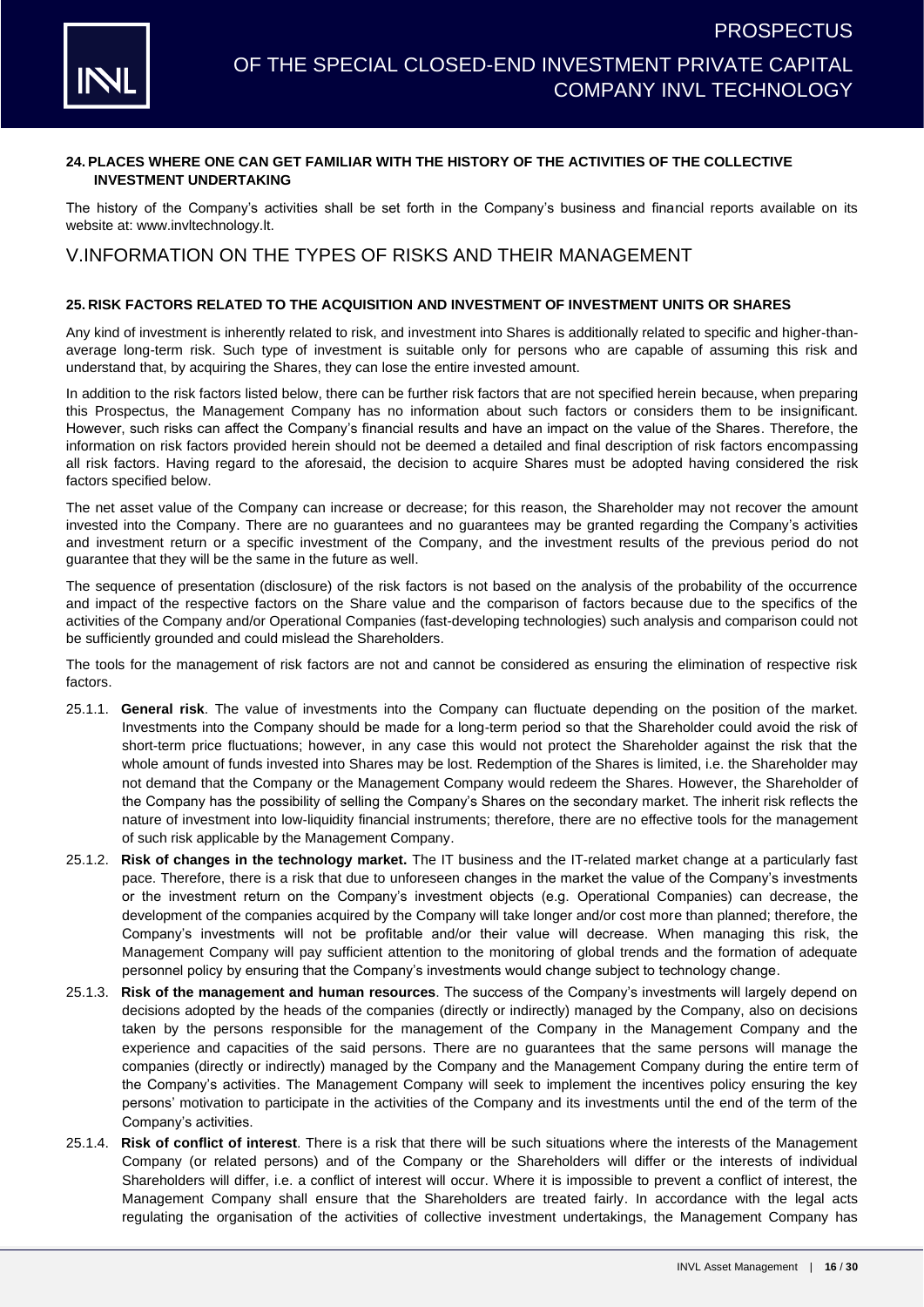

# OF THE SPECIAL CLOSED-END INVESTMENT PRIVATE CAPITAL COMPANY INVL TECHNOLOGY

implemented proper tools to prevent conflicts of interest which allow to carry out the activity of preventing and managing conflicts of interest independently in order to prevent or reduce the risk of conflicts of interest or to properly manage any existing conflict of interest. The service providers of the Company and/or the Management Company (to the extent related to the management of the Company) may provide services also to other collective investment undertakings which have similar investment targets, investment strategy and investment policy as the Company. Thus, there may be such situations where any service provider, while carrying out its activities and providing its services to the Company, would have a potential conflict of interest in respect of the Company. In such situations each of them will have to act having regard to the provisions of the contracts concluded by the Company and/or the Management Company for the benefit of the Company (including the confidentiality undertakings).

- 25.1.5. **Risk of liquidity of the Company's investments**. There is a risk that investments into Operational Companies will be relatively non-liquid and finding buyers for such companies can take some time. Furthermore, financing conditions may worsen due to the deteriorating economic situation at the global, regional or national level. Therefore, the sale of the Company's investments can take longer than planned and the received return may be lower than planned. When investing into Operational Companies whose issued securities (shares, bonds and other financial instruments) are not admitted to trading on regulated markets, there is a probability of the situation where due to the absence of demand or other market conditions the sale of securities may take longer than planned or be not as profitable as planned or even loss-making. Managing this risk, the Management Company will take measures so that the Company has sufficient information about the market situation and adopt decisions on the sale of the Company's investments based on such information.
- 25.1.6. **Risk of success of past, existing and future financial projects**. In the past, the Company has carried out largescale investment projects and can carry them out in the future. Although the Management Company and its employees as well as the employees of companies managed by the Company (directly or indirectly) rely on their available information and analytical resources to forecast investments, there is no guarantee that such information, which was used in the planning of the investment, was complete and correct. Moreover, there is no guarantee that investment plans and investments will bring an expected or planned return and that the investment will not cost more than planned. If investment projects or planned investment projects are going to proceed worse than expected, if the return on these projects is lower than planned, or if the price is higher than planned, this can have a significant negative impact on the Company's activities, its financial situation and operational efficiency. Nor is there any guarantee that the current investment projects related to the capacity increase of the Operational Companies will meet the needs of the Operating Company's clients for the delivery of new products/technology.
- 25.1.7. **Risk of client attrition**. Although the Company is not dependent on one main client or their group, the loss of one or more of them and the inability to replace the lost ones with other similar clients may have a negative impact on the business, financial situation or operational efficiency of the Operating Companies.
- 25.1.8. **Risk of contracts with public administration entities**. Public sector clients account for a significant part of the revenues of the Operating Companies. The size and profitability of the business activities of the Operational Companies in the public sector can be influenced by political considerations. They can also be affected by political and administrative decisions on the level of public expenditure. In certain cases, the existing regulatory framework, such as European Union tender rules, certain terms of contracts with the public sector such as pricing conditions, the duration of the contract, the involvement of business partners and the possibility to transfer receivables under the contract, give the Operating Companies less flexibility than contracts with private entities. In addition, decisions to reduce public spending can threaten to terminate or reduce contracts with public sector entities, which may have a significant negative impact on the business, operating results, financial situation and prospects of the Operational Companies. Public authorities can review contracts with public sector entities. They can also control the compliance of contracts with applicable laws and regulations, including those which prohibit adverse effects on the competition process. The Management Company considers that these legal acts are appropriate, but the supervisory authorities may decide that the Operational Companies are in breach of such laws and regulations, and that the Operating Companies may be subject to penalties, penalties and other sanctions, including exclusion from public procurement tendering procedures. Any such case will have a negative impact on the business, performance, financial situation, prospects and reputation of the Operating Company or several Operating Companies.
- 25.1.9. **Risk of suspension of the redemption of Shares and full or partial non-redemption of Shares**. The Management Company, having regard to the activities of the Company and the circumstances established in the legislation under which the redemption of Shares may be suspended, can at any time adopt a decision to suspend the redemption of Shares. The Management Company may not take the decision to suspend the redemption of Shares and Shares will not be redeemed from the Shareholders (the redemption of Shares will be cancelled), before the disappearance of the reasons which determined the decision to suspend the redemption of Shares. All or part of the Shares can be not redeemed from the Shareholders if the Company encounters the lack of liquidity, or the Company becomes insolvent (the Company is not protected against bankruptcy and its insolvency process can be initiated in the cases established in the legal acts). When managing this risk, the Management Company will comply with the obligations provided for in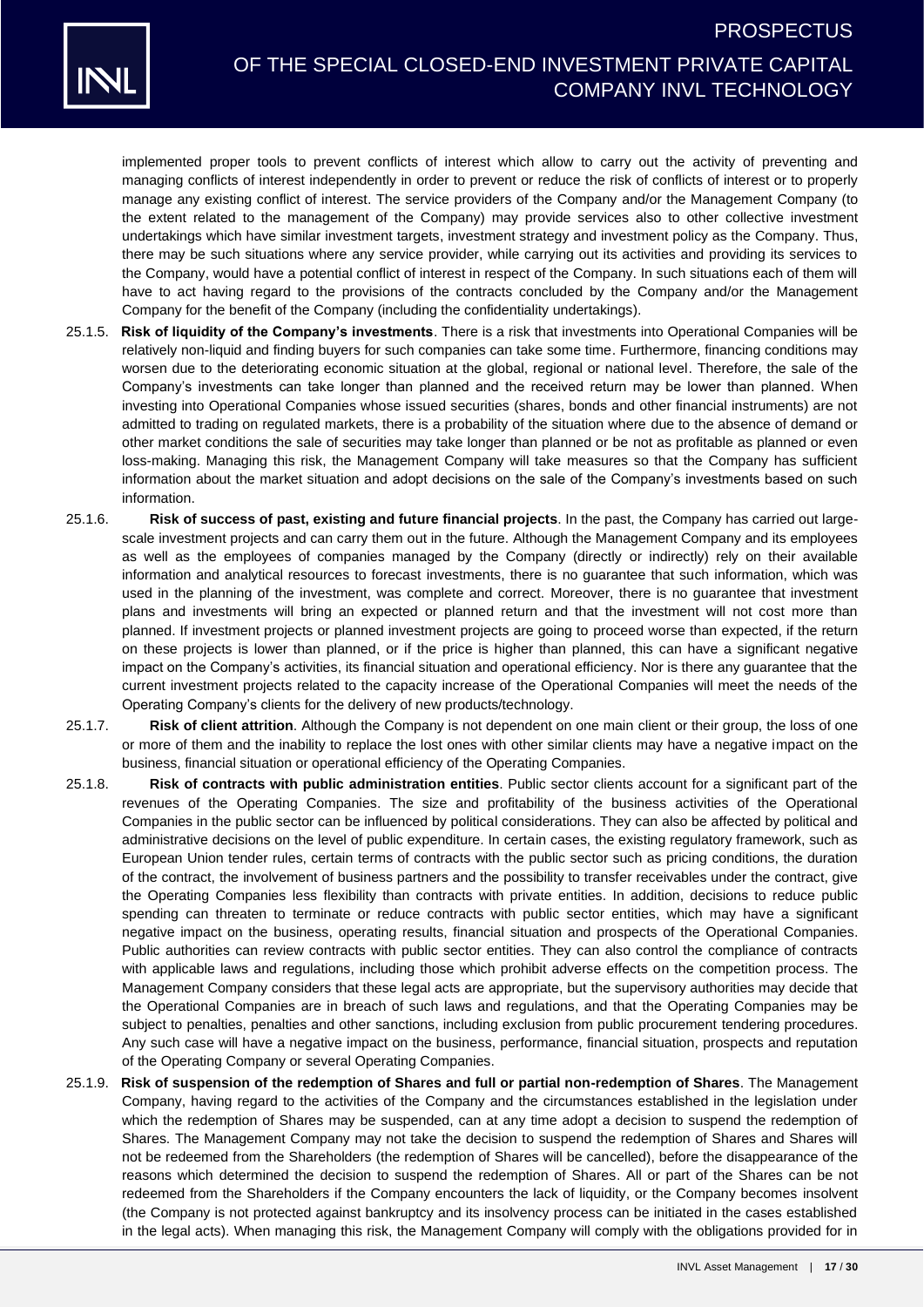

# OF THE SPECIAL CLOSED-END INVESTMENT PRIVATE CAPITAL COMPANY INVL TECHNOLOGY

the applicable legislation and related to the management of the Company's assets and it will seek to ensure that, if there are any preconditions for the circumstances specified above that are known to the Management Company, actions would be taken to protect the interests of the Shareholders and/or the Company's creditors; however, this is not and may not be deemed as the obligation of the Management Company to ensure the proper performance of the Company's liabilities.

- 25.1.10. **Risk of investments by Operational Companies**. Operational Companies can control or acquire companies in other countries than the Company and it is not deemed the activities of the Company carried out beyond the limits of the states indicated in the Company's investment strategy. However, there is a risk that the companies acquired or controlled by Operational Companies will be relatively non-liquid and finding buyers for these companies can take some time. Furthermore, financing conditions can worsen due to the deteriorating economic situation at the global, regional or national level. Therefore, there is a probability of coming across the situation where due to the activities of the companies managed by the Operational Company or the sale of the companies managed by the Operational Company the Operational Company incurs losses which will be reflected in the calculation of the Net Asset Value. Managing this risk, when acquiring companies, due diligences will be carried out in order to ensure that the residual risk undertaken by the Company would be related only to the circumstances that are not directly controlled by the Company and/or the Management Company.
- 25.1.11. **Risk of changes in laws and regulations**. There is a risk that upon changes in the legislation of the Republic of Lithuania or of the states in which the Company's profit is invested or Operational Companies carry out their activities, these changes can negatively affect the protection of the Company's investments, activities of Operational Companies, their profitability and value, or the changes in the legislation can have a different negative impact on the Company's rights and interests. Managing this risk, it will be sought to have in place an effective regulation monitoring system and participate in associated business structures which can have a lawful impact on legislative processes that are significant to the Company.
- 25.1.12. **Tax risk**. There is a risk that, upon changes in the country's economic conditions, political situation or due to other reasons, new taxes applicable to the Shareholders, the Company or Operational Companies will be introduced or the rates of the existing taxes will increase; therefore, the Share price, liquidity and/or attractiveness can decrease or the value of the Company's investments can decrease as a result of this. Managing this risk, the Management Company will seek to organise the Company's activities by ensuring the optimal tax regime applicable to it.
- 25.1.13. **Risk of transactions with related parties**. The Company and Operational Companies conclude and/or may conclude mutual transactions which can be declared by the tax administrator as non-compliant with the requirements of the legal acts applicable to such transactions (e.g. failure to comply with the arms-length rule). In such case the Company and/or Operational Companies may have to pay the respective fines and/or interest established in the legal acts. The Company and/or Operational Companies have not prepared any transfer pricing documentation. In order to manage this risk, the Management Company will seek to follow the most recent practice in the application of the tax legal acts reasonably articulated by the tax administrator; however, it cannot be considered that this risk has been eliminated.
- <span id="page-17-0"></span>25.1.14. **Risk of inflation and deflation**. There is a risk that in case of inflation the value of Share will grow slower than inflation which would result in the return lower than inflation. In such case the actual return on the increase in the Share value for the persons who sold the Shares on the market can be lower than expected. In the case of deflation, there is a risk that the value of the Company's investments will decrease due to the reduction in the general price level. Managing this risk, it will be sought to ensure the efficient activities and communication of the Company, thus increasing the attractiveness of its Shares to a wider circle of investors.
- 25.1.15. **Credit risk**. There is a risk that buyers of products and services of companies (directly and indirectly) owned by the Company will fail to fulfil their obligations in time – this would have a negative effect on the profit of the Company and/or companies (directly and indirectly) owned by it. In case of facing material failure to perform obligations in a timely manner, the ordinary activities of the Company and/or the companies (directly and indirectly) owned by it may be disrupted and it may be necessary to find additional sources of financing which may not always be available. The Company also incurs the risk of keeping funds in bank accounts or investing into short-term financial instruments. The Management Company will seek to ensure that the Company takes reasonable and economically justifiable measures when evaluating the counterparties in transactions and their ability to properly perform the assumed obligations.
- 25.1.16. **Liquidity risk**. There is a risk that due to the deteriorating economic situation at the global, regional or national level it will become difficult and/or expensive for the Company (managed by the Management Company) to obtain new loans for the acquisition of investment objects or refinancing of old loans; therefore, the value of the Company's investments may decrease as a result of this. With a view to reduce this risk, the Management Company will seek to maintain the adequate liquidity level of the Company or seek to organise timely financing from financial institutions or other third parties.
- 25.1.17. **By acquiring Shares, the Shareholders assume the risk of liquidity of securities**. In case of a drop in the demand for Shares or delisting them from the stock exchange, the Shareholders would find it difficult to sell them. In case of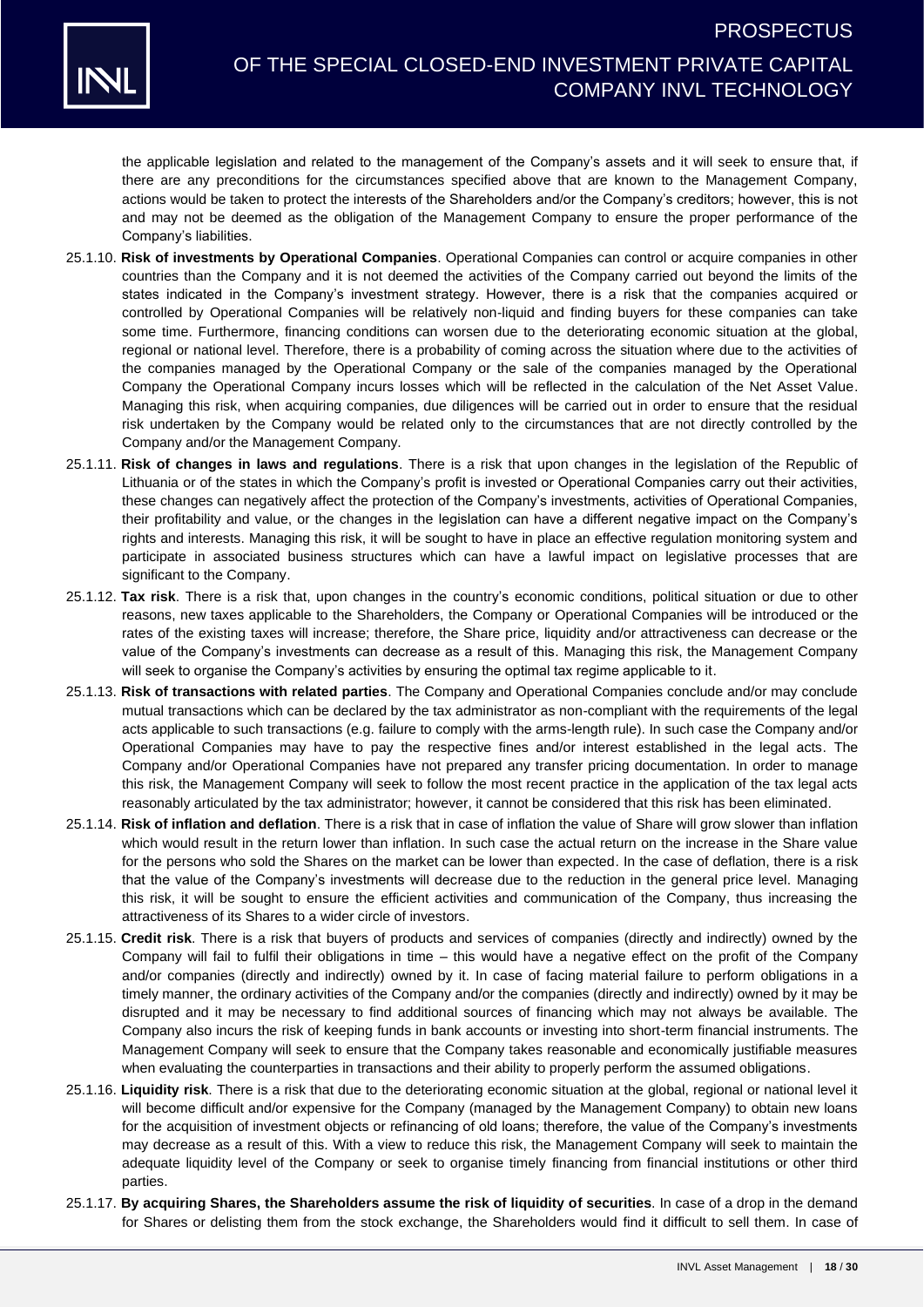

deterioration of the Company's financial situation, the demand for the Shares of the Company can decrease as well as their price. To manage this risk, the Management Company will take the measures specified in subparagraph [25.1.14](#page-17-0) of the Prospectus.

- 25.1.18. **Currency risk**. The Operational Companies enter into a significant number of non-EUR denominated agreements in foreign markets, whereas some of their performance costs are incurred in EUR, therefore, a drop in the rate of respective currencies can have a negative effect on the profitability of the managed companies. Operational Companies also use non-EUR currencies to pay for computers and other equipment purchased from foreign manufacturers. Besides, having in mind that Operational Companies will operate in different states, there is a risk that the attractiveness or profitability of the Company's investments will decrease also due to fluctuations in rates of other currencies. The Management Company will manage this risk by seeking that before the conclusion of non-EUR denominated transactions, the exchange rates of the respective currencies against the Euro would be examined and they would be constantly monitored.
- 25.1.19. **The global credit crisis may have an impact on higher borrowing costs and the availability of borrowed capital**. The availability of borrowed capital may be limited in Europe as a result of the ongoing recession and financial difficulties, leading to an increase in borrowing costs. The difficult economic situation in Greece, Spain, Cyprus and other EU Member States can negatively affect the financial situation of banks operating in Europe. In addition, the risk of lower consumer confidence can have a negative impact on financial markets and economic conditions in the European Union and globally, which could have significant negative consequences on the Group's activities in a variety of ways: (i) it may be difficult or impossible to raise capital to cover further acquisitions of the Group and existing debts and liabilities; (ii) the risk of the Group's difficult financial situation may increase as a result of the current economic situation.
- 25.1.20. **Risk of financing and leverage**. There is a risk that due to the deteriorating economic situation at the global, regional or national level it will become difficult and/or expensive for the Company to obtain new loans for the acquisition or project development or refinancing of old loans; therefore, the value of the Company's investments can decrease as a result of this. To manage this risk, the Management Company will seek to use the financial leverage of such level that it would be reasonably expected to be refinanced even if the macroeconomic situation has changed.
- 25.1.21. **Interest rate risk.** There is a risk that in case of fast recovery of the global economy or increase in inflation, central banks will increase interest rates and it will be more expensive to service loans related to the Company's investments; therefore, the value of the Company's investments can decrease. In order to manage this risk, the Management Company will seek to consider potential unfavourable scenarios of economic development when concluding the transactions of financing the Company's activities.
- 25.1.22. **Risk of spin-off from the public limited liability company Invalda INVL**. The public limited liability company INVL Technology took over 2.6 per cent of the assets, equity and liabilities of AB Invalda LT (currently, AB Invalda INVL). If certain obligations of AB Invalda INVL were not known at the time of the spin-off and for this reason were not distributed to all companies operating after the spin-off, all the companies operating after the spin-off will be liable for them jointly and severally. The liability of each of these companies will be limited by the amount of the equity assigned to each of them according to the terms of the spin-off. Therefore, there is a risk that if the obligations of AB Invalda INVL are not distributed, the Company will be liable for the obligations of AB Invalda INVL which, according to the terms of the spin-off, are assigned to AB INVL Technology. The Company has no data that the reorganisation of AB Invalda INVL was carried out inappropriately and/or that some of the liabilities of AB Invalda INVL have not been distributed.
- 25.1.23. **Market risk**. Acquisition of Shares entails the risk of incurring losses due to unfavourable changes in the Share price on the market. A drop in the price of the Shares can be caused by negative changes in the value of assets and profitability of the Company, general trends in the stock market in the region and in the world. Trade in Shares of the Company can depend on comments of financial brokers and analysts and announced independent analyses about the Company and its activities. If analysts give an adverse opinion about the prospects of the Shares, this can have a negative impact on the price of the Shares on the market as well. In order to manage this risk, the Management Company will take the measures indicated in subparagraph [25.1.14](#page-17-0) of the Prospectus. Non-professional investors are advised to apply intermediaries of public trading or other experts of this field when evaluating the Shares.
- 25.1.24. **Dividend payment risk**. There is a risk that the Company will not pay any dividends. The decision to pay out dividends will depend on the profitability of activities, cash flows, investment plans as well as the overall financial situation and other circumstances. Managing this risk, the Management Company will seek to inform the Shareholders, within the terms established by law, about the Company's financial results so that the Shareholders could plan their cash flows accordingly.
- 25.1.25. **Geopolitical risk**. There is a risk that the activities of the Company may be affected by geopolitical changes (e.g. conflicts between states, internal conflicts of neighbouring states, insurrections, wars) and for this reason the value of the Company's investments can decrease or it may be impossible to sell the Company's investments at the preferred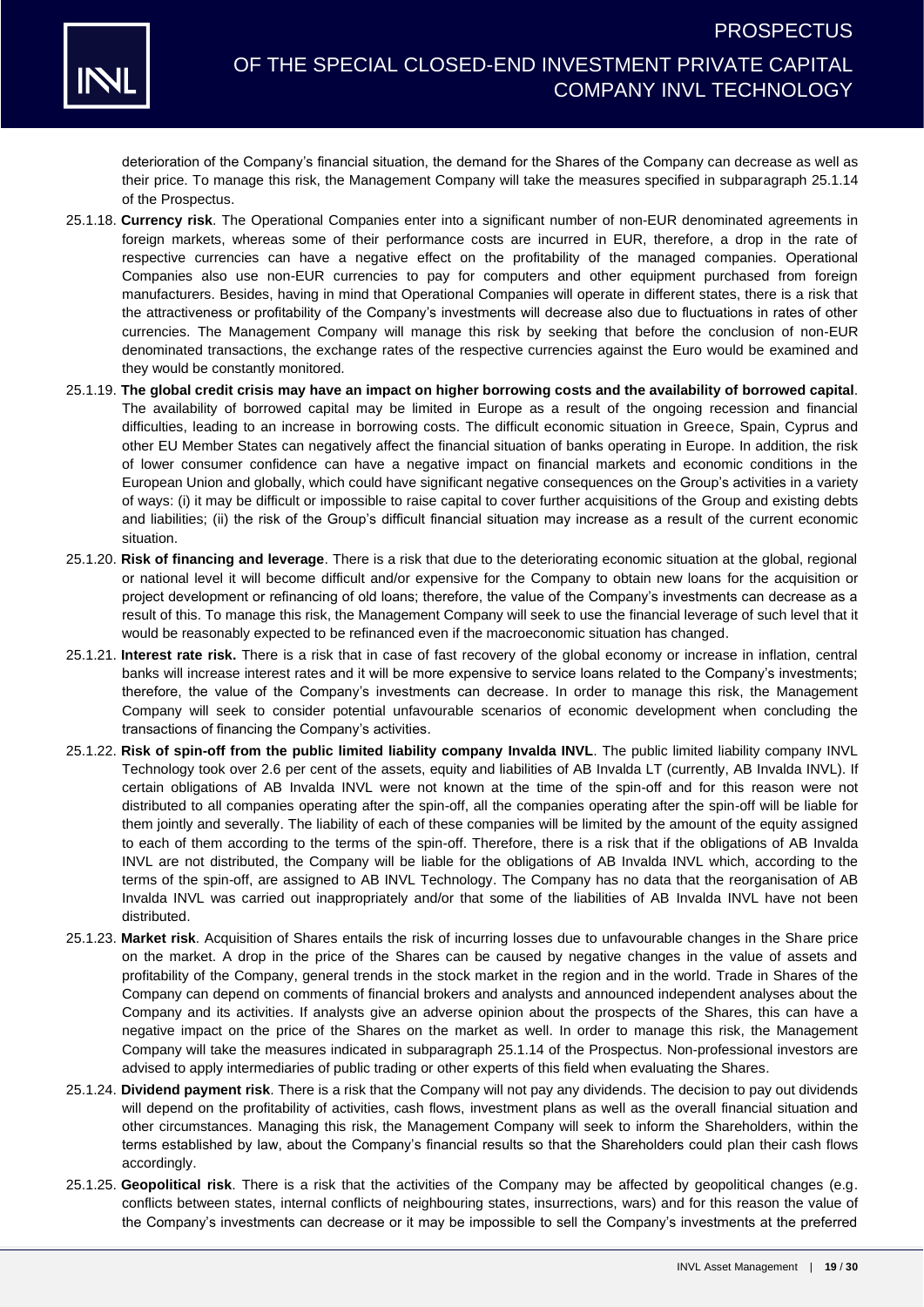

time for the desired price. The usual monitoring of the geopolitical situation carried out by the Management Company should contribute to the management of this risk.

- 25.1.26. **Risk related to forward-looking statements**. Forward-looking statements are based on estimates, opinion, expectations and forecasts regarding future events and financial trends that will possibly have an impact on the Company's activities. Future-looking statements include information about potential or presumable results of the Company's activities, investment strategy, contractual relationships, borrowing plans, investment conditions, effect of future regulation and other information. The Company is unable to ensure that forward-looking statements will fully and correctly reflect future events and circumstances. The Company, the Management Company and its employees are under no obligation to specify or alter forward-looking statements except to the extent required by laws and the Articles of Association. It is sought to avoid misleading the Shareholders or the persons who intend to become Shareholders by informing them about the conditionality of forward-looking statements.
- 25.1.27. **Risk of valuation of the Company's assets**. The assets of the Company will be evaluated according to the main rules set in the Articles of Association and the Company's Accounting Policy established by the Management Company. Valuation of individual assets of the Company shall be carried out by at least one property appraiser; however, such valuation of assets is only the determination of the value of assets which automatically does not mean the exact sale price of the Company's investment which depends on many circumstances, for example, economic and other conditions which cannot be controlled. Thus, the sale price of the investments held by the Company can be lower or higher than the value of assets determined by the property appraiser. In order to manage this risk, only the property appraisers who can ensure the high quality of services will be selected.
- 25.1.28. **Competition risk**. By investing into Operational Companies, the Company will compete with other investors, including but not limited to other investment undertakings or private capital investment funds. Thus, there is a risk that competition with other investors will demand that the Company would conclude transactions at less favourable conditions than in other cases. When managing this risk, the Management Company will seek to use the maximally broad network of business contacts in order to conduct transactions the knowledge of which is not sufficiently wide to create significant competition.
- 25.1.29. **Risk related to possible liability of the Company**. There is a risk that the activities of the Company and the general performance results of the Company can be negatively affected by demands and claims regarding the non-disclosed or non-identified obligations and/or violations related to the investments acquired by the Company which may result in the Company's liability for such obligations and/or violations and, therefore, the value of the Company's investments and the price of Share can decrease significantly. When managing this risk (to the possible extent of acting reasonable and having regard to economic efficiency criteria), it will be sought not to assume any liability obligations or limit them significantly.
- 25.1.30. **Risk of technology misappropriation**. The Company can experience a theft or misuse of information technologies, which may lead to third party actions and may also harm its business, reputation, results and financial conditions of its business activities. The Company can face attempts by other people to find illegal access to the Company's information systems, which can pose a threat to the security of the Company's information and the stability of its systems. Such attempts may stem from the actions of industrial and other spies or hackers which may harm the Company or its clients. The Company may fail to detect and protect against such thefts and attacks. Theft, unsanctioned access and use of commercial secrets as well as other confidential business information as a result of such an event can materially harm the Company's business, operating results or financial position.
- 25.1.31. **Risk of insolvency of Operational Companies**. When carrying out their activities, Operational Companies can face insolvency problems (go bankrupt, undergo restructuring, etc.). Accordingly, such situations can have a negative effect on the Share price or result in insolvency of the Company itself. The Management Company will seek to take measures in order to ensure that insolvency is localised and would not cause a negative impact on the activities of the companies controlled by the Company.
- 25.1.32. **Risk of the Company's insolvency**. In case of realisation of one or several of the risks indicated above, which would have a negative effect on the value and/or liquidity of Operational Companies, this can result in the Company's solvency problems when the Company is incapable of fulfilling the assumed obligations. In such a case, the Company's shareholders can lose all their funds invested in the Company. The Management Company will provide the Shareholders with all information specified by law which would enable the Shareholders to take respective decisions regarding the possession or sale of Shares, having regard to the Company's financial situation.
- 25.1.33. **Risk related to the duty to redeem the Company's shares**. The applicable legal acts provide for the duty of the Company in certain circumstances to redeem its shares from the shareholders who demanded such redemption. Accordingly, if the Company becomes subject to the duty to offer to the Shareholders redemption of its own Shares and if such a redemption is requested by the Shareholders holding a significant number of Shares, the Company may be forced to sell its investments urgently, which can significantly reduce the return earned by the Company from the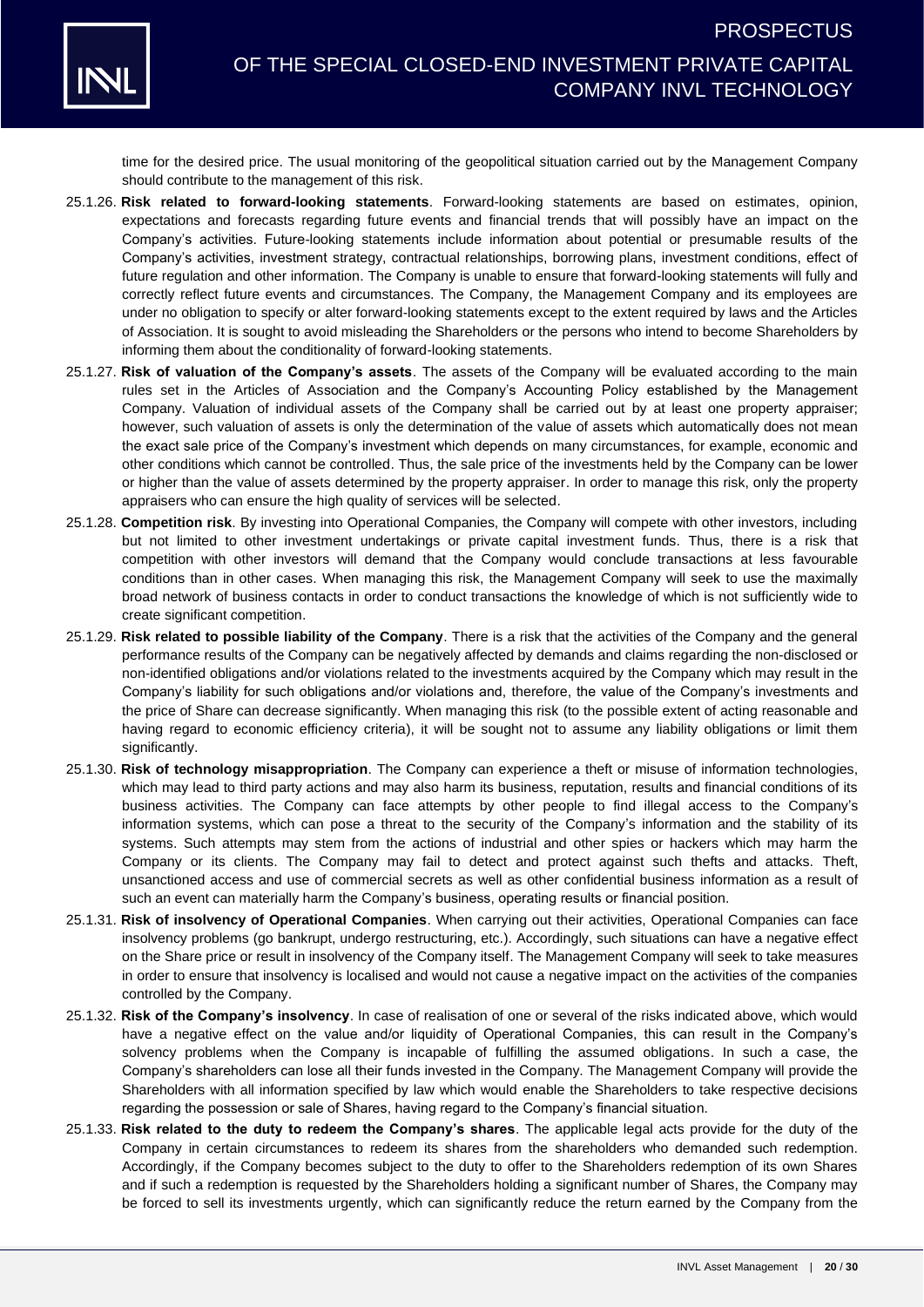

sale of investments. The respective measures are provided for the management of this risk in the Articles of Association.

25.2. Investments into the Shares are related to higher-than-average long-term risk. The Company cannot guarantee that the Shareholders will recover the invested funds.

 $25.3 -$ 

 $25.4. -$ 

### **26. WHERE AND HOW ADDITIONAL INFORMATION ON THE TYPES OF RISKS CAN BE OBTAINED.**

The Shareholders can find additional information about the risks related to the Shares in the Articles of Association and historical Prospectuses which were announced in order to admit the Shares to trading on a regulated market. In addition, such information will be made available subject to request to the Management Company.

### VI.INFORMATION ON FINANCING AND FINANCED COLLECTIVE INVESTMENT UNDERTAKINGS

- **27.** –
- **28.** –
- **29.** –
- **30.** –
- $31. -$
- **32.** –
- **33.** –

VII.GOVERNANCE

### **34. GENERAL MEETING OF SHAREHOLDERS**

The competence of the General Meeting and its convening and decision-making procedures shall not differ from the competence and procedure established by the Law on Companies of the Republic of Lithuania to the extent the Articles of Association or the Law on Collective Investment Undertakings of the Republic of Lithuania do not indicate otherwise. The right of initiative to convene the meeting shall be vested in the Management Company and the Shareholders whose Shares confer at least 1/10 of all the votes at the General Meeting. The convening of the General Meeting shall be organised by the Management Company.

All decisions of the General Meeting shall be adopted by a 3/4 majority of votes conferred by the Shares held by the Shareholders present at the Meeting, except for the decisions specified below which are taken by a 2/3 majority of votes carried by the Shares held by the Shareholders participating at the Meeting, i.e. decisions:

- to elect and remove a certified auditor or audit firm and establish terms of payment for audit services;
- to approve sets of annual and interim financial statements;
- on extension of the term of the Company's activities and making of related amendments to the Articles of Association.

The decisions of the General Meeting specified below can be adopted only after taking into account the recommendations provided by the Board of the Management Company and/or the Investment Committee of the Company and with regard to consequences of the respective decision, namely, decisions regarding: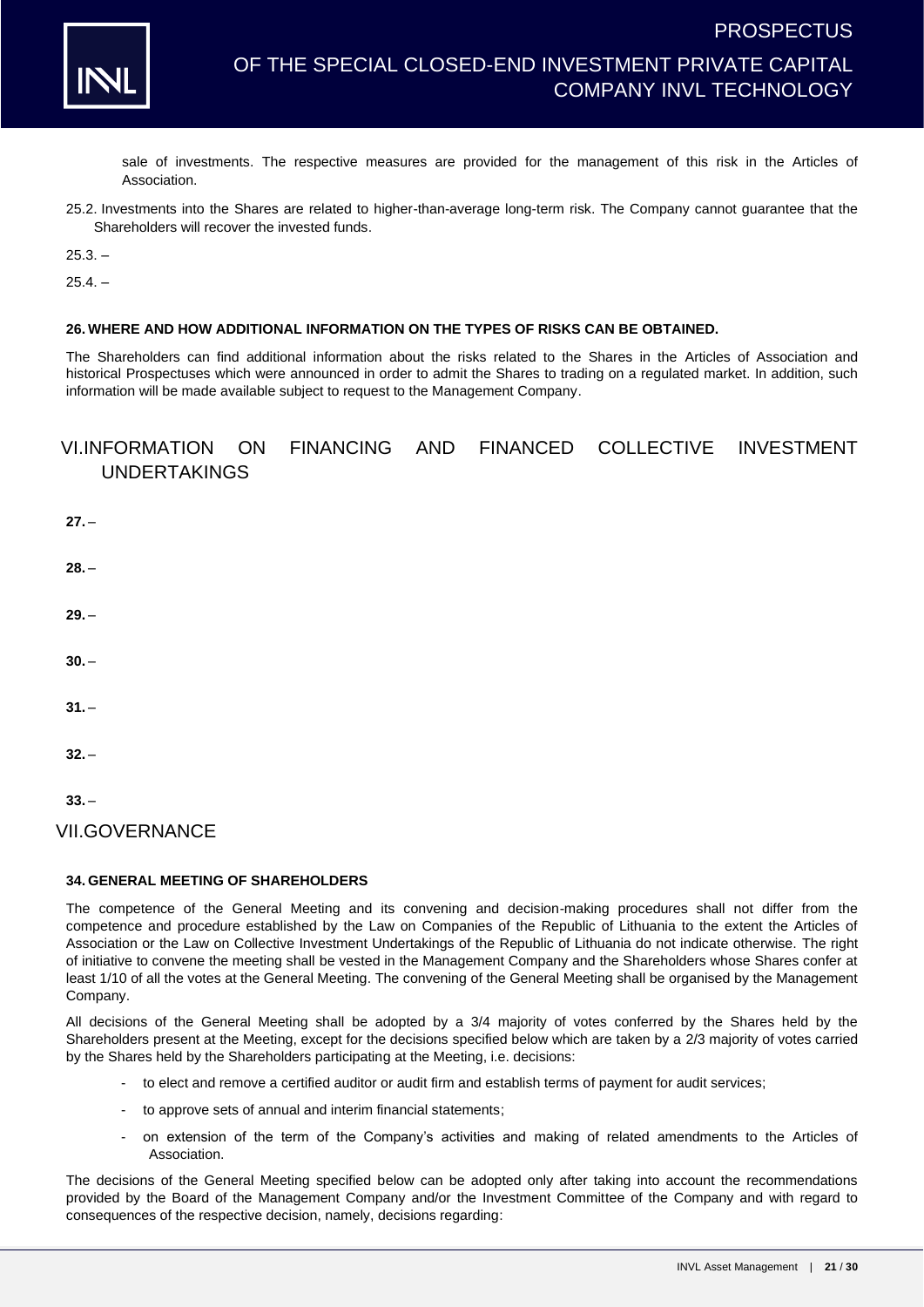

- amendment to the Articles of Association;
- distribution of profit (loss) of the Company;
- formation, use, reduction and cancellation of reserves;
- increase or reduction of the authorised capital;
- approval of transactions that have a significant impact on the Company under the procedure established in the Company's policy on transactions with related parties;
- reorganisation, spin-off or transformation of the Company;
- merger of the Company with other collective investment undertakings;
- approval of the agreement with the Depository, appointment of the person authorised to sign the approved agreement with the Depository on behalf of the Company, change of the Depository;
- liquidation of the Company or extension of the term of activities of the Company;
- restructuring of the Company.

The Management Company must present its recommendations on draft decisions on issues indicated above together with the announced draft decisions proposed by the Management Company. The Board of the Management Company shall determine the issues on which recommendations will be provided by the Investment Committee of the Company. In case draft decisions are proposed not by the Management Company but by the Shareholders, the Management Company must, no later than within 5 (five) business days after presentation of such a draft decision to the Company, prepare a relevant recommendation and announce it in the manner in which draft decisions are announced. In any case recommendations of the Management Company regarding all draft decisions on relevant issues of the agenda must be announced no later than 3 (three) business days until the date of the General Meeting.

In the event that the General Meeting adopts a decision not following the recommendations provided by the Management Company, the Management Company shall not be responsible if such decisions violate the requirements for management of the Company, or there are other negative consequences.

An ordinary General Meeting shall take place no later than by 30 April of the current year.

Representatives of the Management Company shall have the right to participate in the General Meetings with the right of advisory vote.

An extraordinary General Meeting shall be convened if:

- that is requested by the Shareholders who have the right to initiate the convening of the General Meeting or the Management Company;
- the auditor or audit firm terminates its agreement with the Company and/or the Management Company or for any other reasons cannot audit the set of the Company's annual financial statements;
- the Management Company seeks to terminate the management agreement with the Company, or there are reasons why the agreement between the Company and the Management Company cannot be performed;
- in other cases provided for in the legislation of the Republic of Lithuania and in the Articles of Association.

The General Meeting can take decisions and shall be deemed to have taken place irrespective of the number of votes conferred by the Shares held by the Shareholders present at the meeting.

The General Meeting shall have no right to adopt decisions which are assigned to the competence of the Management Company by the Articles of Association, or which are management decisions in their essence.

#### **35. MEMBERS OF THE MANAGEMENT BODIES AND THE SUPERVISORY COUNCIL**

There shall be no management bodies formed at the Company. Management of the Company shall be transferred to the Management Company; therefore, in accordance with the Law on Collective Investment Undertakings of the Republic of Lithuania, the rights and obligations of the Board and the Manager of the Company established in the Law on Companies of the Republic of Lithuania shall be transferred to the Management Company.

The Company management fee provided for in paragraph [13.1.1](#page-5-1) of the Prospectus shall be paid to the Management Company for the management of the Company. The Management Company shall also have the right to the share of the Company's profit established according to the provisions of paragraph [13.1.1](#page-5-1) of the Prospectus.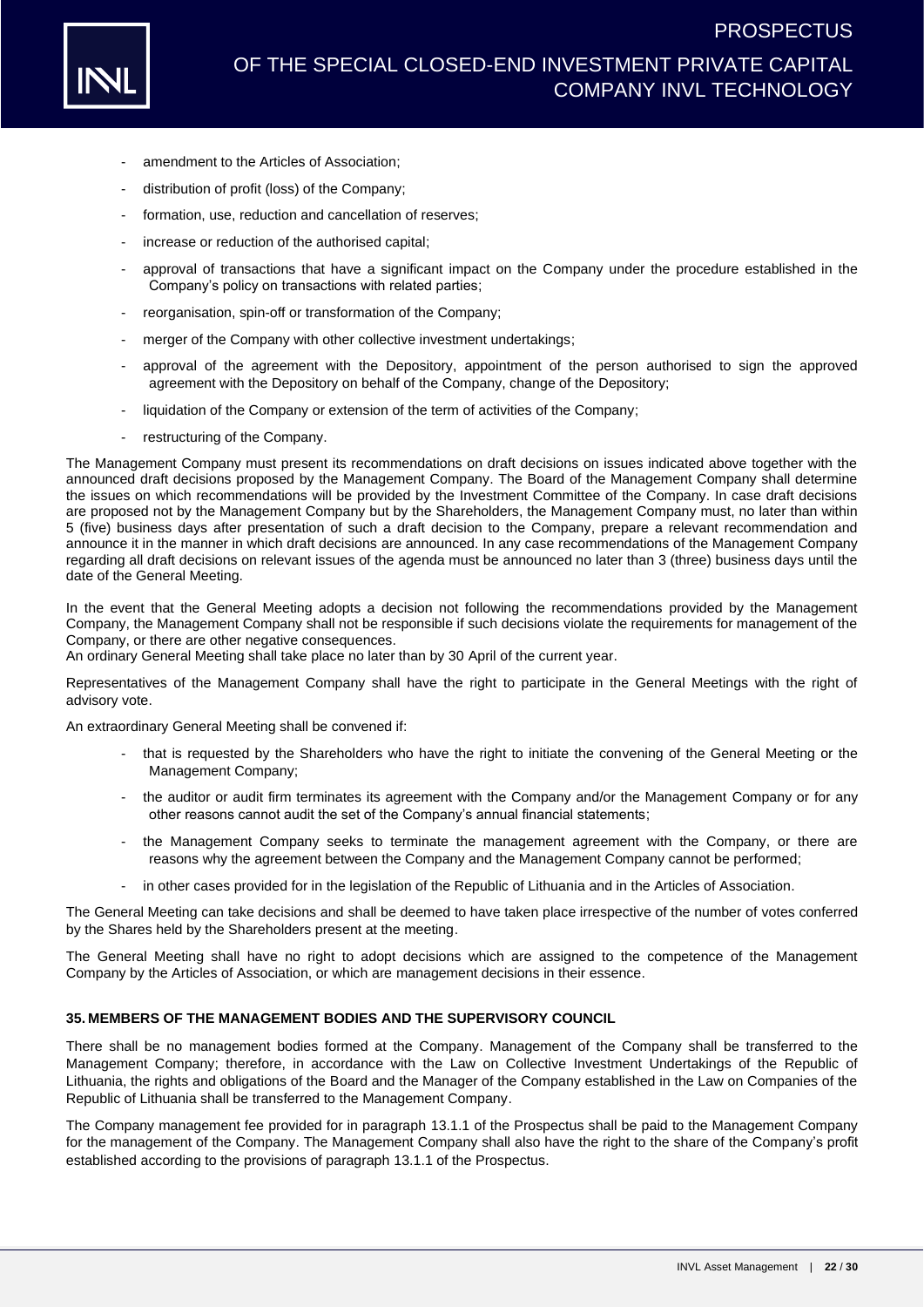

### **36. INFORMATION ON THE MANAGEMENT COMPANY**

- 36.1. Information on the Management Company is provided in Section [2](#page-1-0) of the Prospectus. The numbers of the licence of the Management Company to engage in the activities of a management company: VJK-005 (Licence of the Management Company acting in compliance with the Law on Collective Investment Undertakings) and 3 (Licence of the Management Company acting in accordance with the Law on the Managers of Alternative Collective Investment Undertakings).
- <span id="page-22-0"></span>36.2. Managers of the Management Company and information on the activities of the managers of the Management Company in other companies:

**Laura Križinauskienė** – General Manager of the Management Company. Participation in the activities of other companies, institutions and organisations:

- INVL Finasta UAB member of the Board;
- INVL Asset Management (Latvia) IPAS member of the Supervisory Board;
- INVL atklatais pensiju fonds (Latvia) AS member of the Supervisory Board.

**Darius Šulnis** – Chairman of the Board of the Management Company.

Participation in the activities of other companies, institutions and organisations:

- AB Invalda INVL member of the Board and President;
- AB INVL Baltic Farmland member of the Board:
- UAB Litagra Member of the Board;
- AB Šiaulių bankas Member of the Supervisory Board.

**Nerijus Drobavičius** – member of the Board of the Management Company, Private Capital Partner. Participation in the activities of other companies, institutions and organisations:

- UAB Inservis Chairman of the Board:
- UAB Imoniu grupė Inservis– Chairman of the Board:
- UAB Jurita Chairman of the Board:
- UAB BSGF Sanus Director:
- UAB InMedica Chairman of the Board:
- UAB Montuotojas Member of the Supervisory Board.

**Vytautas Plunksnis** – member of the Board of the Management Company, Director of the Private Capital Division. Participation in the activities of other companies, institutions and organisations:

- UAB Algoritmu sistemos Chairman of the Board;
- Investors' Association Chairman of the Board;
- Moldova Agroindbank (MAIB) Member of the Supervisory Council
- UAB NRD Systems Member of the Board;
- UAB NRD CS- Member of the Board:
- NRD Companies AS (Norway) Member of the Board;
- Norway Registers Development AS (Norway) Member of the Board;
- UAB Montuotojas Member of the Supervisory Board;

With a view to ensure the effectiveness of the Company's activities and investment control, the Investment Committee shall be formed by the decision of the Board of the Management Company. The Investment Committee shall consist of no more than 4 members who will be the persons entitled to adopt investment decisions. The Board of the Management Company shall appoint and dismiss members of the Investment Committee. An approval of the Investment Committee must be obtained for all investments of the Company (directly into the Operational Company or through a SPV) and their sale.

The procedure of formation, responsibility and functions of the Investment Committee as well as its decision-making and other procedures shall be established in the Regulations of the Investment Committee. The Regulations of the Investment Committee shall be announced publicly on the website of the Company at: [www.invltechnology.lt.](http://www.invltechnology.lt/)

As of the Prospectus announcement date, the Investment Committee shall consist of:

**Kazimieras Tonkūnas** – Managing Partner of the Company, Company Management Division of the Management Company.

**Vytautas Plunksnis** – member of the Board of the Management Company, Director of the Private Capital Division.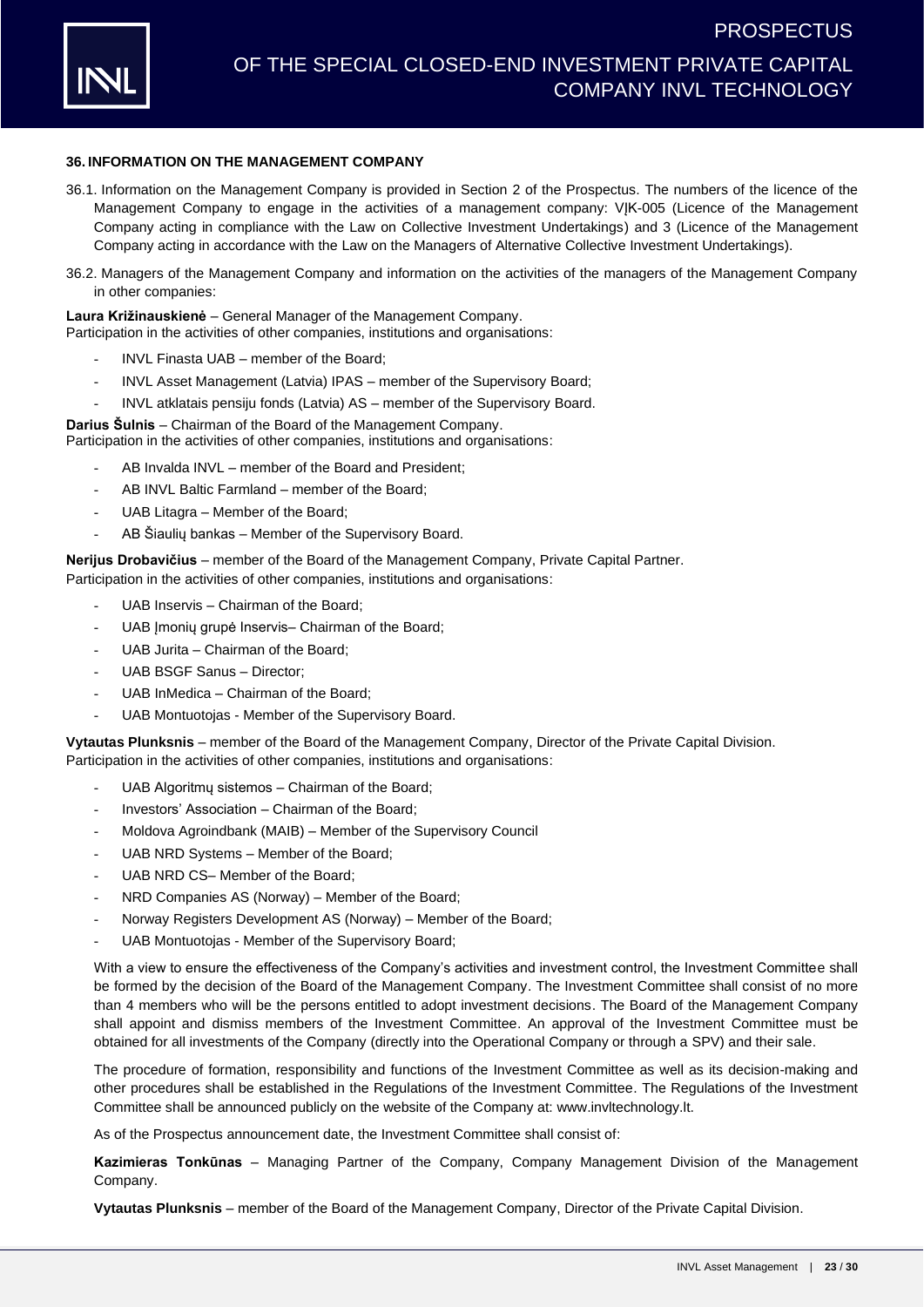

**Nerijus Drobavičius** – member of the Board of the Management Company, Private Capital Partner.

**Vida Tonkūnė** – Partner of the Company, Company Management Division of the Management Company.

With a view to ensure the effectiveness of the activities of the Company and effective resolution of potential conflicts of interest, an Advisory Committee may be formed by the decision of the Board of the Management Company. The purpose of the Advisory Committee shall be to ensure the knowledge of various fields in which the Company's assets can be invested (directly into the Operational Company or through SPV) and the specifics of its activities. The Advisory Committee shall provide its opinion and conclusions regarding the Company's investments to the Investment Committee.

The procedure of formation, responsibility and functions of the Advisory Committee as well as its decision-making and other procedures shall be established in the Regulations of the Advisory Committee which are announced publicly on the website of the Company at: [www.invltechnology.lt.](http://www.invltechnology.lt/)

As of the Prospectus announcement date, the Advisory Committee shall consist of:

**Alvydas Banys** – Chairman of the Board of AB Invalda INVL.

**Indrė Mišeikytė** – member of the Board of AB Invalda INVL.

**Gintaras Rutkauskas** – Investment Director for Baltics, Lietuvos Draudimas, AB.

The fourth member of the Advisory Committee of the Company should be appointed in the nearest future.

Information on other positions held by the members of the Investment Committee and/or the Advisory Committee of the Company that the Management Company is aware of shall be available to the Shareholders upon their written request to the Management Company. As of the Prospectus date, the Management Company has no information on any significant conflicts of interest between the members of the Investment Committee and/or the Advisory Committee of the Company and the Company or its Shareholders.

36.3. On 27 June 2016, the Management Company and the Company concluded the Investment Company Management Agreement in which it as agreed that the Management Company will receive the management fee and acquire the right to the share of the Company's profit (as defined in paragraph [13.1.1](#page-5-1) of the Prospectus) for the management of the Company, i.e. the Company's investment management, administration, marketing and other related activities as defined in the Law on Collective Investment Undertakings of the Republic of Lithuania.

Under the above Agreement, the Management Company acquired the right:

- To perform all actions of the management bodies of the Company and other actions assigned to the competence of the Management Company under the applicable legal acts and/or the Articles of Association;
- To represent the Company's interests in the relations with the Supervisory Authority, the Depository of the Company, other institutions, bodies and organisations as well as natural and legal persons;
- To conclude and implement transactions on behalf, at the expense and in the interests of the Company as well as perform other actions related to the management of the Company's assets;
- To make deductions from the Company's assets provided for in the Articles of Association;
- To receive the remuneration comprised of the Management Fee and the Performance Fee;
- To delegate some of its functions to the company entitled to provide respective services;
- To initiate and carry out the issue, distribution and subscription of the Company's shares under the procedure established in the Articles of Association;
- To suspend and/or resume the payment of dividends to the Shareholders on the grounds and under the procedure established in the Articles of Association.

The Agreement shall be valid until the full discharge of the obligations of the Parties or until the termination or other expiration of the Agreement on the grounds established in the Agreement, the Articles of Association or in the applicable legislation.

The Agreement may be terminated on the initiative of the Company after the General Meeting has decided under the procedure established by the Company in the Articles of Association to replace the Management Company of the Company and hand over the management of the Company to another management company when:

- the Management Company is liquidated;
- the Management Company undergoes restructuring;
- bankruptcy proceedings have been initiated against the Management Company;
- the Supervisory Authority takes a decision to restrict or cancel the rights provided for in the licence of the Management Company related to management of investment companies;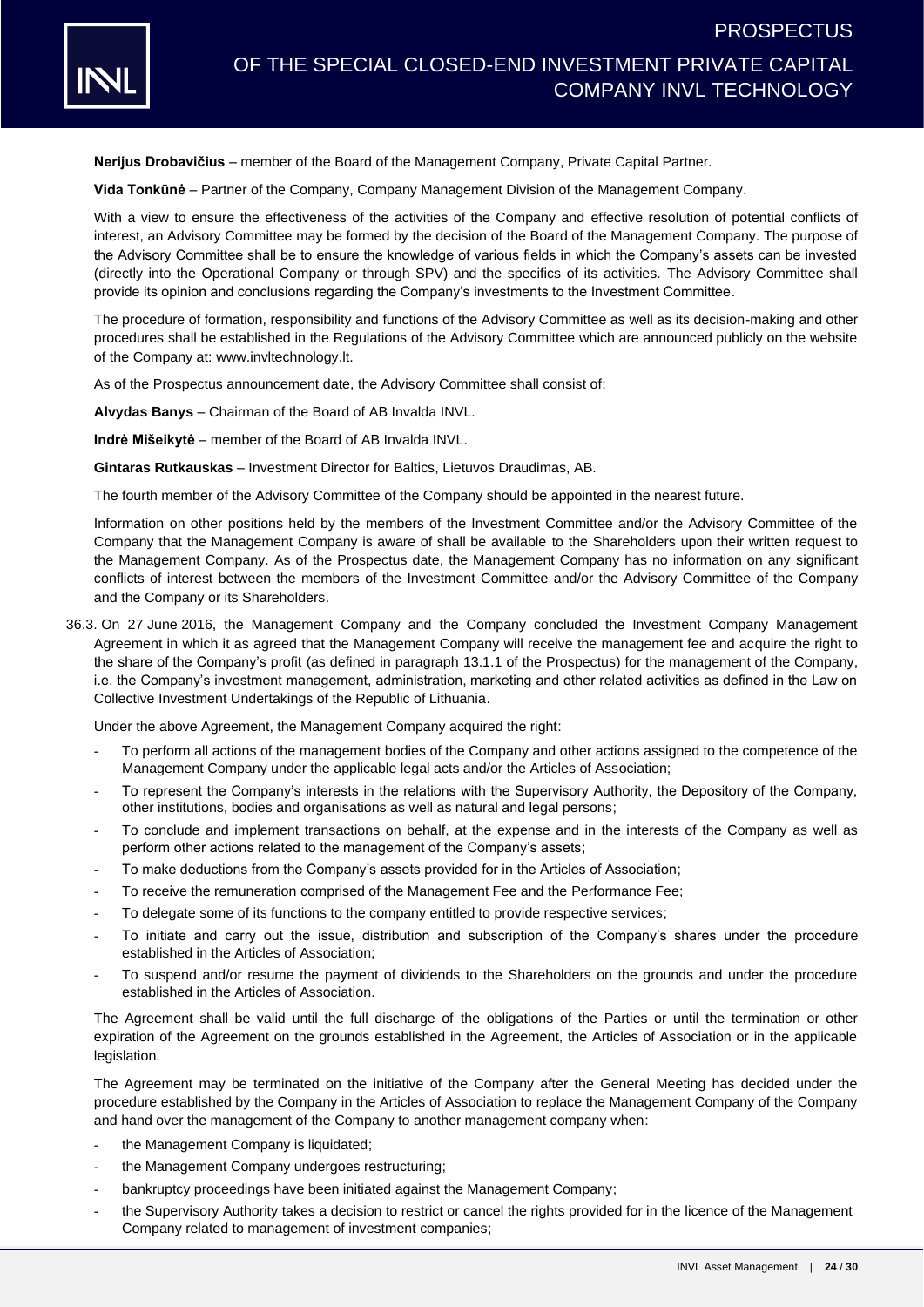

- the Management Company commits a material breach of the Agreement, the Articles of Association or legal acts which is not eliminated within a reasonable period of time (if it is possible to eliminate it).

The Agreement may be terminated on the initiative of the Management Company only due to important reasons. In such a case the Management Company shall convene the General Meeting which would resolve the issues related to the termination of the Agreement, replacement of the Management Company, handover of the management of the Company to another company and the approval of such actions by the Supervisory Authority. In any case the Management Company shall notify the Company and the Shareholders of its intention to terminate the Agreement and inform the Supervisory Authority about such notification no later than 6 months in advance.

In the event that the Agreement is terminated due to reasons for which the Management Company is not responsible (irrespective of which Party initiates the termination of the Agreement), the Management Company shall receive compensation amounting to the sum of management fees for the last 4 full quarters. In addition, the Management Company shall receive the full Performance Fee due until the Agreement termination date (accrued and not paid).

36.4. Other collective investment undertakings managed by the Management Company:

HARMONISED INVESTMENT FUNDS:

The open-ended harmonised investment fund INVL Baltic Fund is oriented towards investors with limited investment experience. Monetary resources of the Fund are invested into the shares of companies listed on the Baltic stock exchanges or of companies actively operating in the Baltic countries, aiming to achieve maximum return and assuming high risk. The Fund is focussed on long-term investments by identifying attractive economic sectors and specific companies.

INVL Umbrella Fund is a harmonised umbrella investment fund which consists of the following four subfunds:

- INVL Emerging Europe Bond Subfund funds are invested into debt securities of developing European country governments and companies indicated by the credit analysis as the most promising. The Subfunds combines the riskier (bonds of companies) and safer (bonds of governments) investments in order to ensure a stable return on investment. The purpose of the Subfund is to ensure balanced growth of the Subfund's assets;
- INVL Russia TOP20 Subfund investments are distributed in a concentrated manner between the shares of 15–25 Russian companies valued as the most attractive by the managers of the Subfund. With a view to ensure the highest attention to each share possessed, the assets of the Subfund are distributed between the smallest number of shares permitted to harmonised investment funds. The purpose of the Fund is to seek maximum return on investments into shares in Russia;
- INVL Global Emerging Markets Bond Subfund funds are invested in the debt securities of governments, municipalities and companies in emerging countries selected by the manager as the most promising. The Subfund combines the riskier (bonds of companies) and safer (bonds of governments and municipalities) investments in order to ensure a stable return on investment. The purpose of the Subfund is to ensure balanced growth of its assets.

#### SPECIAL COLLECTIVE INVESTMENT UNDERTAKINGS:

SUTNTIB INVL Baltic Real Estate is a real estate investment company listed on AB NASDAQ Vilnius. INVL Baltic Real Estate seeks to earn a return on investments into commercial-purpose real estate, thus ensuring the growth of lease income. Based on economic logic, investments into the transformation of the objects included into the existing portfolio by taking advantage of their good location are also considered. The companies owned by INVL Baltic Real Estate have invested into commercial-purpose properties such as business centres and production and warehousing real estate properties in Lithuania and Latvia. All properties bring lease income and have the prospects of further development.

The closed-end umbrella investment fund intended for informed investors INVL Alternative Assets Umbrella Fund, which consists of the following 3 subfunds:

- The purpose of the investment activity of INVL Baltic Forest Fund I is to collectively invest accrued monetary resources in the forest land plots (hereinafter referred to as *forest* or *forest land plots*) situated in the territories of the Baltic countries (Lithuania, Latvia and Estonia) suitable for forestry activity by dividing the risks (i.e. by dividing the investments between the forest land plots having different characteristics and in compliance with other diversification requirements and seek medium return on the aforementioned investments. The Subfund seeks to achieve the objective of its investment activity and maximum benefit for its investors, while observing the restrictions established by the applicable legal acts and its incorporation documents. The Subfund can also seek to achieve its investment objectives by investing its monetary resources into other legal entities or collective investment undertakings operating in the EU Member States which are engaged in the activities related to the management of forest land plots and/or managing forest land plots by the right of ownership or any other right. The Subfund can also invest in land used for agricultural purposes. The investment portfolio of the Subfund can also consist of other assets which are necessary, related or inevitable for the use of assets of another Subfund;
- The purpose of the investment activity of INVL Special Opportunities Fund is to collectively invest accrued monetary resources into risky companies generating higher-than-average return. Investments can be made either directly or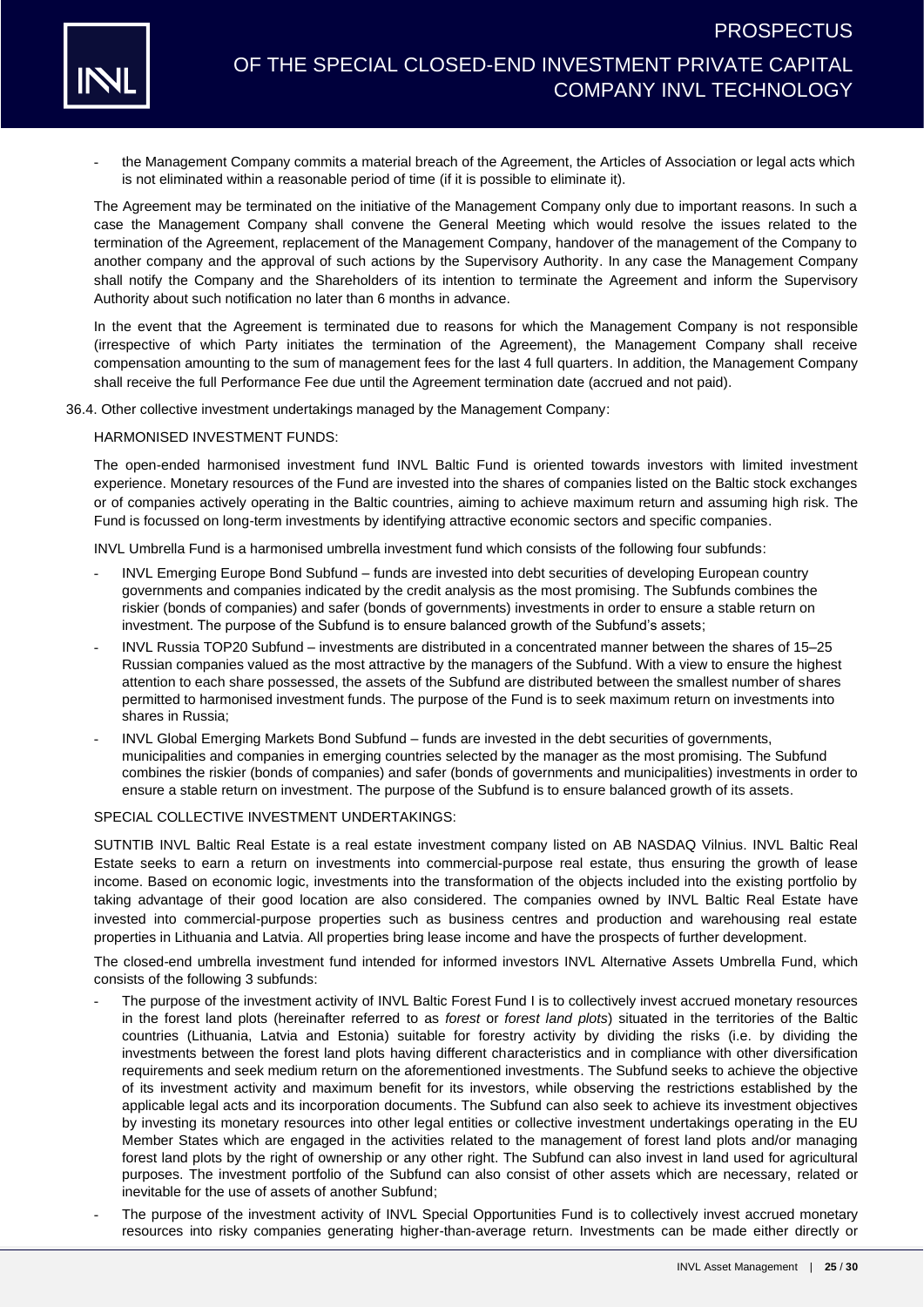

using special purpose vehicles. The geography of the investment activity of the Subfund is the underdeveloped countries which have a higher growth potential. A major focus and the highest priority will be given to companies operating in Eastern Europe and in the Commonwealth of Independent States.

- INVL Baltic Sea Growth Capital Fund – the Subfund seeks to earn return on investment into the companies operating in the states of the Baltic Sea region whose equity securities are not traded on regulated markets and which can become regional leaders of a particular business sector. These investments should bring adequate, risk-adjusted return to its Participants. The target return should be achieved through the investments of the Subfund not directly into the specified assets but through investments into the securities – investment units issued of the Main Collective Investment Undertaking. Investments will make up to 95 per cent of the assets comprising the NAV. Due attention should be paid to the fact that the Subfund's assets will not be directly diversified. Sufficient diversification of the assets comprising the Subfund will be achieved through compliance by the Main Collective Investment Undertaking with the investment policy and strategy provided for in its incorporation documents. The incorporation documents of the Main Collective Investment Undertaking will be made available to the Investors together with the Rules and the Prospectus.

#### COLLECTIVE INVESTMENT UNDERTAKINGS INTENDED FOR PROFESSIONAL INVESTORS:

INVL Baltic Sea Growth Fund will invest in medium-sized companies with an attractive risk-return ratio, providing them with capital for further growth. The Fund will seek to form a diversified portfolio of Baltic Sea region companies and will focus on growth capital, buyout, and "buy and build" investments.

#### 2nd PILLAR PENSION FUNDS

The Management Company manages eight 2nd pillar lifecycle pension funds (for further information please see [www.invl.com\)](http://www.invl.com/). The new funds established at the beginning of 2019 are based on the ongoing reform of the country's pension system, whereby residents will accumulate in 2nd pillar lifecycle pension funds from 2019. Saving in lifecycle pension funds is distinguished by the fact that residents no longer need to take care of changing funds – the investment strategy according to the age of participants is changed by the funds themselves, thus ensuring that the accruing individuals assume the appropriate ratio of risk and expected earnings.

#### 3rd PILLAR PENSION FUNDS:

The pension fund INVL MEDIO III 47+ invests up to 50 per cent of the funds in shares of companies and related investments and at least half of its assets in the bonds issued or guaranteed by governments and central banks, bank deposits and corporate bonds

The pension fund INVL EXTREMO III 16+ invests in corporate shares and related investments, without any limitations on investment regions or sectors.

The pension fund INVL Bold invests in corporate shares, without any limitations on investment regions or sectors.

The pension fund INVL Prudent invests in equal shares in shares, bonds and real estate, without any limitations on investment regions or sectors.

The pension fund INVL STABILO III 58+ / INVL Stable invests in bonds issued or guaranteed by states or municipalities and corporate bonds.

- 36.5. The subscribed and fully paid-up authorised capital of the Management Company amounts to EUR 5,452,000.00, and it is divided into 18,800,000 ordinary registered shares with the nominal value of EUR 0.29.
- 36.6. The Management Company has approved the Policy on Remuneration to employees adopting decisions regarding risk assumption which complies with the requirements of the legal acts applicable to the Management Company and to the management of the Company. The fixed remuneration of an employee of the Management Company shall include the employee's official monthly salary and additional benefits assigned to the employee irrespective of his/her performance and paid to all employees who meet the established criteria according to the procedure applicable at the Management Company (e.g. pension contributions to voluntary pension funds). An official monthly salary and its amount shall be established in the employment contracts concluded with employees and shall be paid under the procedure laid down by the applicable legislation. An official monthly salary shall be determined in compliance with the job requirements and the nature of work, the employee's professional qualifications and capacities. Official monthly salaries of individual employees in the same position may differ; when determining the amount of such salary, due account shall be taken of the employee's professional qualifications, available experience and personal professional activity, previous work of the employee at the company and in related (daughter, parent, sister) companies, other skills and capacities; the amount of the official monthly salary can be also influenced by the demand and supply for labour on the labour market. Besides the official monthly salary or remuneration paid in any other form, an additional share – an annual extra pay may be paid as well; the annual extra pay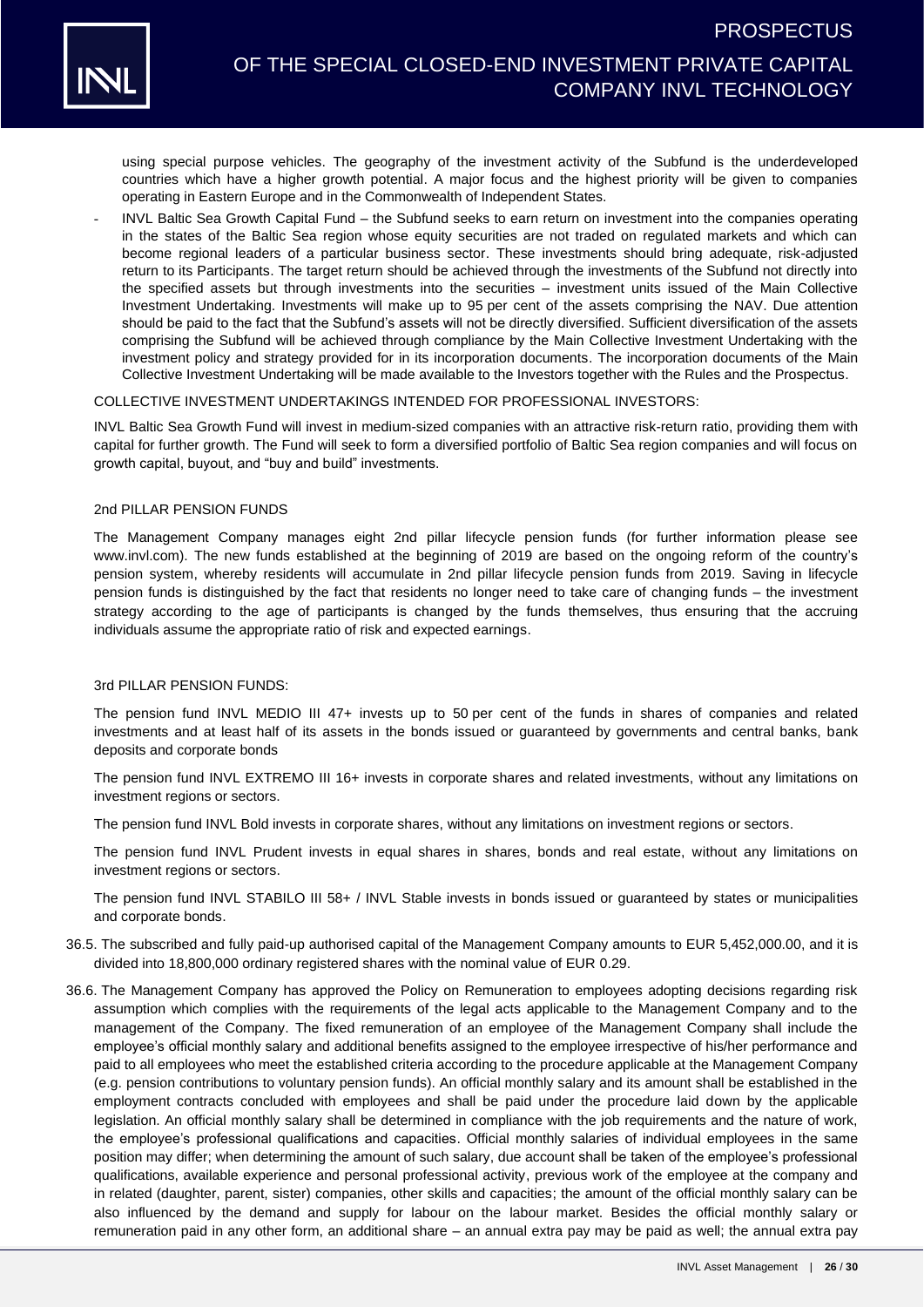

shall be assigned depending on the implementation of the annual business plan and/or budget of the Management Company, achievement of annual goals set by the employee's division and realisation of the employee's individual plans and tasks specified in the employee's individual evaluation plan. The official monthly salary shall be determined so that the appropriate proportions of the official monthly salary and its extra pays are ensured. The official monthly salary shall comprise a significant portion of the entire salary paid to the employee so that the Management Company could implement a flexible incentive policy. The extra pay shall be paid according to the following terms:

- the portion equal to 60 per cent of the extra pay amount is paid as a lump-sum under the procedure and within the time frames established in the order of the General Manager or in the decision of the Board of the Company;
- the remaining portion of the extra pay (i.e. the remaining 40 per cent of the extra pay) is paid to the employee pro rata within three years, i.e. the carried forward portion of the extra pay is pro rata distributed within the entire carry-forward period and it is started to be paid no earlier than 1 year after the evaluation of the employee's operating results and it will be paid yearly by paying out the proportionally calculated portion of the extra pay. In individual cases, the competent management body of the Management Company which takes a decision regarding the assignment of the extra pay shall have the right to decide on a longer carry-forward period (which usually does not exceed 5 years), having regard to the business cycle and the nature of activities of the Management Company and/or the respective collective investment undertaking or pension fund, the risk assumed by the employee, his/her performance and other criteria established in the applicable legislation.

Usually the extra pay is paid in cash. Acting in compliance with the principle of proportionality, the Management Company shall not apply the requirement to mandatorily pay a certain portion of the extra pay in financial instruments. However, if the Management Company provides such possibility, the extra pay may, at the employee's choice, be paid in financial instruments or equivalent instruments (share options, contributions to the private pension fund). An extra pay, including its carry-forward portion, may be assigned and/or paid out to the employee provided that the Management Company is in a sustainable financial position, having regard to the operating results of the Management Company and/or its division and only in the case that the results of the employee's annual individual evaluation are positive. Having regard to the size and organisational structure of the Management Company, no remuneration committee shall be formed. Remuneration of the General Manager, Internal Auditor and other employees of the Management Company whose subordination (responsibility) is assigned to the Board according to the management structure approved by the Board of the Management Company (both the official monthly salary and annual extra pays) shall be determined (allocated) by the Board of the Management Board. The remuneration of all other employees shall be determined by the General Manager of the Management Company. The list of these persons is provided in subparagraph [36.2](#page-22-0) of the Prospectus.

### VIII.OTHER IMPORTANT INFORMATION

### <span id="page-26-0"></span>**37. DELEGATION OF FUNCTIONS**

The Management Company has concluded the distribution services agreement for the Company with UAB FMĮ Finasta. This agreement nominally encompasses the actions related to the distribution of Shares; however, under this services agreement only the services excluding the distribution of Shares are provided *de facto* (the provided services encompass the liaising with the Shareholders who are clients of UAB FMĮ Finasta and who keep their Shares in the securities accounts managed by UAB FMĮ Finasta). After the Management Company together with the Shareholders have adopted the decision regarding the issue and distribution of new Shares, a new respective agreement between the Management Company and UAB FMĮ Finasta will be concluded by respectively providing mandatory notifications to the Supervisory Authority under the applicable legal acts.

The Management Company can delegate functions to third parties entitled to provide respective services in compliance with the requirements of the applicable legal acts.

The Management Company shall have no right to delegate so many of its management functions to another company that it would have practically no management functions left.

The delegation of some of the functions to another company shall not exempt the Management Company from its liability.

#### **38. INFORMATION ABOUT DISTRIBUTORS OF INVESTTMENT UNITS OR SHARES**

See the note in paragraph [37](#page-26-0) of the Prospectus.

### **39. INFORMATION ON THE DEPOSITORY**

- <span id="page-26-1"></span>39.1. AB SEB Bankas, Gedimino Ave. 12, LT-01103 Vilnius, (8 5) 268 2800, (8 5) 268 2333, [info@seb.lt,](mailto:info@seb.lt) [www.seb.lt.](http://www.seb.lt/)
- <span id="page-26-2"></span>39.2. The Depository has undertaken to perform the following functions:
- 39.2.1. based on the documents and information presented by the Company, to keep records of the Company's assets which cannot be entered into cash and securities accounts of the Company opened with AB SEB Bankas. The Depository's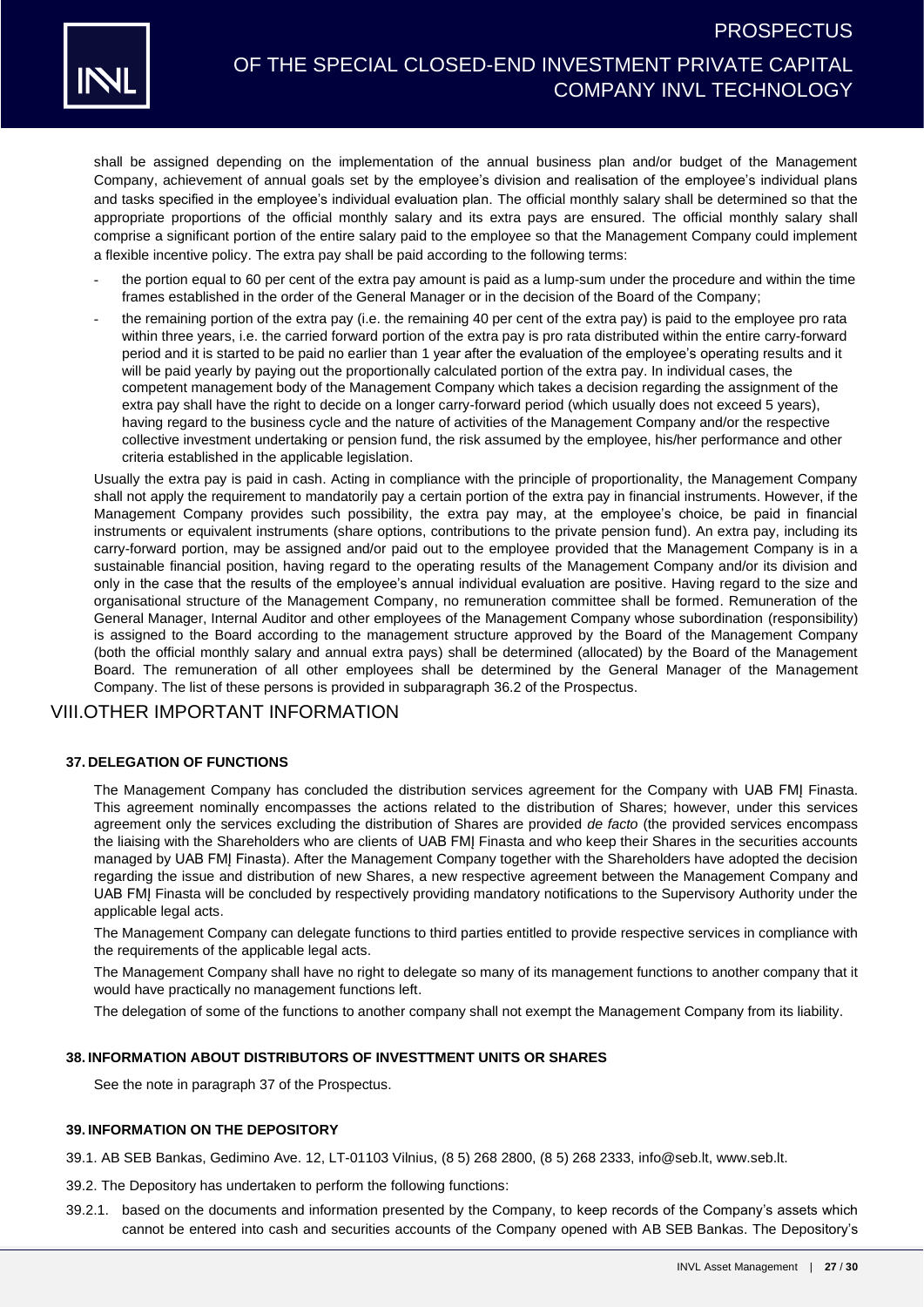

# OF THE SPECIAL CLOSED-END INVESTMENT PRIVATE CAPITAL COMPANY INVL TECHNOLOGY

duty to keep records of such assets of the Company appears only at the moment when the Depository is provided with documents confirming which assets make up the Company's assets;

- 39.2.2. to accept the Company's assets (cash and securities which can be entered into cash and securities accounts of the Company opened with AB SEB Bankas) for keeping and to keep their records separately from other assets of the Management Company and the Depository. Having regard to the fact that the securities account under the Securities Account Management Agreement and the bank account under the Bank Account Agreement are opened in the name of the Company, it means that in this way the Depository separates the Company's cash and securities from the assets of the Depository, other clients of the Depository and the Management Company;
- 39.2.3. to credit cash and securities owned by the Company (which can be kept in the securities account opened in the name of the Company) to the cash and securities accounts opened with AB SEB Bankas in the name of the Company;
- 39.2.4. the Depository or the third person to whom the custody functions are delegated hereby undertakes not to use the Company's assets transferred for safekeeping for its/his own purposes;
- 39.2.5. to keep securities that are kept in the securities account opened in the name of the Company as a custodian according to the Securities Account Management Agreement, the general rules for the provision of services approved by the Depository and other internal legal acts of the Depository regulating keeping of securities at the Depository;
- 39.2.6. to keep the Company's cash in the bank account opened in the name of the Company under the Bank Account Agreement and the general rules for the provision of services approved by the Depository and other internal legal acts of the Depository regulating recording of cash and cash transactions. The Depository would like to note that the Company's cash in the bank account opened under the Bank Account Agreement, deposits formed on behalf of the Company and other cash of the Company kept at the Depository (if any) are not covered by deposit insurance by the state enterprise Indėlių ir Investicijų Draudimas under the Law on Insurance of Deposits and Liabilities to Investors of the Republic of Lithuania;
- 39.2.7. to fulfil instructions of the Management Company if they are not in conflict with the requirements of the legal acts of the Republic of Lithuania and the Articles of Association;
- 39.2.8. to make payments and non-payment transfers of securities from the Company's cash and securities accounts no later than on the next working day after the receipt of a relevant instruction of the Company, unless the Management Company indicates another date and time for the fulfilment of the instruction;
- 39.2.9. to ensure that the payment for the transferred assets of the Company would be assigned to the Company within the time set by the applicable legal acts of the Republic of Lithuania and the Articles of Association. In case other assets than the assets of the Company kept in the cash and securities accounts opened with AB SEB Bankas are transferred, the Depository has the duty to ensure that the proceeds for such transferred assets of the Company would be assigned to the Company appears only from the moment when the cash is transferred into the Company's cash account opened with AB SEB Bankas;
- 39.2.10. to check whether the Company's income (cash) is used according to the requirements of the legal acts of the Republic of Lithuania and the Articles of Association. When the assets (cash) of the Company are invested in equity and nonequity securities of SPV and/or Operational Companies or other financial instruments, this duty of the Depository shall be performed referring to the documents and information received from the Management Company;
- 39.2.11. immediately, but no later than within 5 (five) business days, to notify the Management Company by e-mail of any violations of the legal acts of the Republic of Lithuania or the documents of the Company; also after the Depository has received the respective information from a third party, to inform the Management Company that the separation of assets is insufficient to ensure protection against the insolvency of the third party to whom the custody functions in a particular jurisdiction have been delegated;
- 39.2.12. after informing the Management Company, to notify the Bank of Lithuania of any noticed violation of the applicable legal acts or the Articles of Association;
- 39.2.13. to ensure that the value of Shares is calculated according to the requirements of the legal acts of the Republic of Lithuania and the Articles of Association;
- 39.2.14. to ensure that the sale, issue, redemption or cancellation of Shares would be carried out according to the requirements of the legal acts of the Republic of Lithuania and the Articles of Association;
- 39.2.15. no later than on the last business day of the calculation of net assets, to check the value of the Company's net assets and the value of Shares on the basis of the information provided by 10:00 and to inform the Management Company about this by 14:00;
- 39.2.16. upon request of the Management Company or upon receipt of important information which is necessary in order for the Management Company to perform its duties, to immediately transfer such information to the Management Company, as well as to give the Management Company reports on the Company's assets, their change and accounts. In each case an acceptable term and form of the submission of information and documents shall be agreed on with the Company on an individual basis.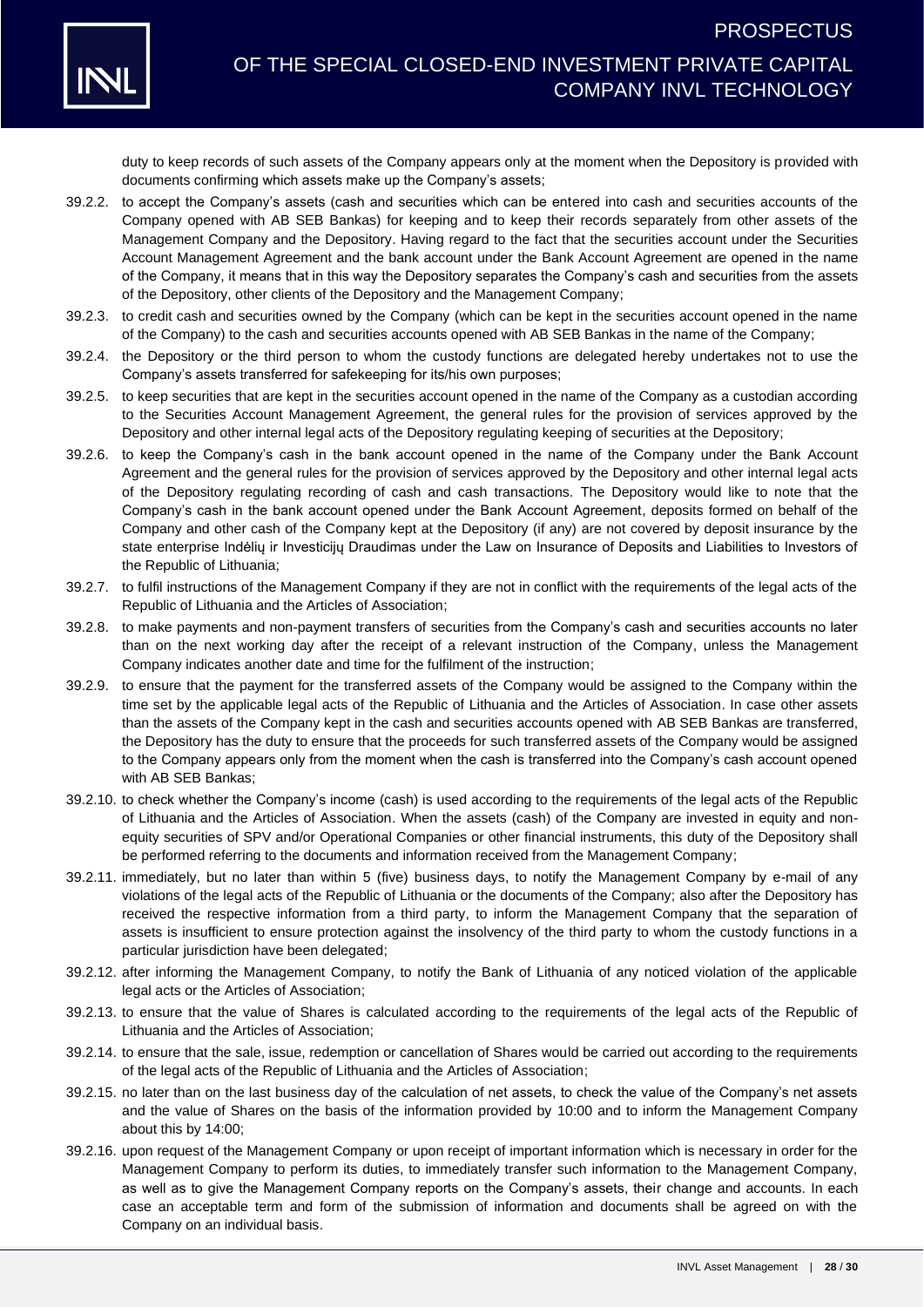

39.2.17. upon request of the Company, to provide information about the third parties used by the Depository for the performance of the respective functions and information on the criteria used for the selection of the third party and the actions to be taken to monitor the activity of the chosen third party.

During the preparation of the Prospectus, the Management Company has not received any information about any potential conflicts of interest related to the Depository; however, there is a probability that the Depository can provide services to other collective investment undertakings which have similar investment objectives, investment strategy and investment policy as the Company. Thus, there might be situations when the Depository will have a potential conflict of interest in respect of the Company during the provision of its services to the Company. In such situations, the Depository will have to take into account the provisions of the agreements concluded by the Company and/or the Management Company with the Depository for the benefit of the Company. Moreover, the Depository will have to ensure that the Management Company, the Company and the Shareholders are treated fairly and in their best interests, as this is practically feasible in a particular situation.

- <span id="page-28-0"></span>39.3. As of the Prospectus date, the Management Company has not received any information about the functions of the Depository delegated to other entities.
- 39.4. More detailed and/or updated information on the data provided in paragraphs [39.1](#page-26-1)[39.2](#page-26-2) [39.3](#page-28-0) of the Prospectus shall be made available to the Shareholders subject to their respective written request to the Management Company.

#### **40. INFORMATION ON THE AUDIT COMPANY**

In 2019, the audit of the Company was performed by an independent audit company UAB PricewaterhouseCoopers, J. Jasinskio St. 16B, LT-03163 Vilnius, +370 5 239 2300, No. 001273, 20 December 2005.

### **41. INFORMATION ON FINANCIAL INTERMEDIARIES**

-

### **42. INFORMATION ON PROPERTY APPRAISERS**

An independent valuation of the portfolio of the Company's investments into the portfolio companies is carried out during the preparation of the annual financial statements of the Company. The valuation as of 31 December 2019 was performed by UAB Deloitte Verslo Konsultacijos, +370 5 255 300, Jogailos g. 4, Vilnius 01116,

#### **43. LIQUIDATION OR WINDING-UP**

The Company can be liquidated:

- when there is a decision of the court or creditors to liquidate the bankrupt Company;
- at the end of the term of activities of the Company;
- in other cases established by law.

Upon decision to liquidate the Company, the Management Company shall automatically become the liquidator of the Company which shall perform all the liquidator's functions.

The Company shall operate for 10 years after the date of the permission of the Supervisory Authority to approve the incorporation documents of the Company and to choose the depository for the first time (i.e. 14 July 2016). The term of the Company's activities can be additionally extended for a period not exceeding 2 years. The decision regarding the extension of the term of the Company's activities can be adopted by the General Meeting no later than 6 months prior to the expiration of the term of the Company's activities or the extended term of the Company's activities (provided that the term of the Company's activities has been extended for a period shorter than 2 years). At least 3 months prior to the expiration of the term of the Company's activities, the General Meeting shall adopt a decision regarding the liquidation of the Company. In case of liquidation of the Company, accounts with the Shareholders shall be settled in accordance with the procedure laid down by the Articles of Association.

After the decision to liquidate the Company has entered into force, the liquidator shall immediately submit to the Supervisory Authority a set of financial statements of such Company prepared on the basis of the data as of the adoption of the decision to liquidate the Company, the audit opinion on this set and the audit report. Assets of the Company being liquidated shall be sold while acting under the best conditions and in the best interests of the Shareholders. The General Meeting shall have no right to adopt decisions that would oblige the liquidator to act otherwise than under the best conditions and in the best interests of the Shareholders, including but not limited to the setting of deadlines for the completion of the liquidation procedure as well as the procedure and terms for the sale of the Company's assets. Accounts with the Shareholders shall be settled in cash. A detail procedure for the sale of the assets of the Company being liquidated shall be established by the Supervisory Authority.